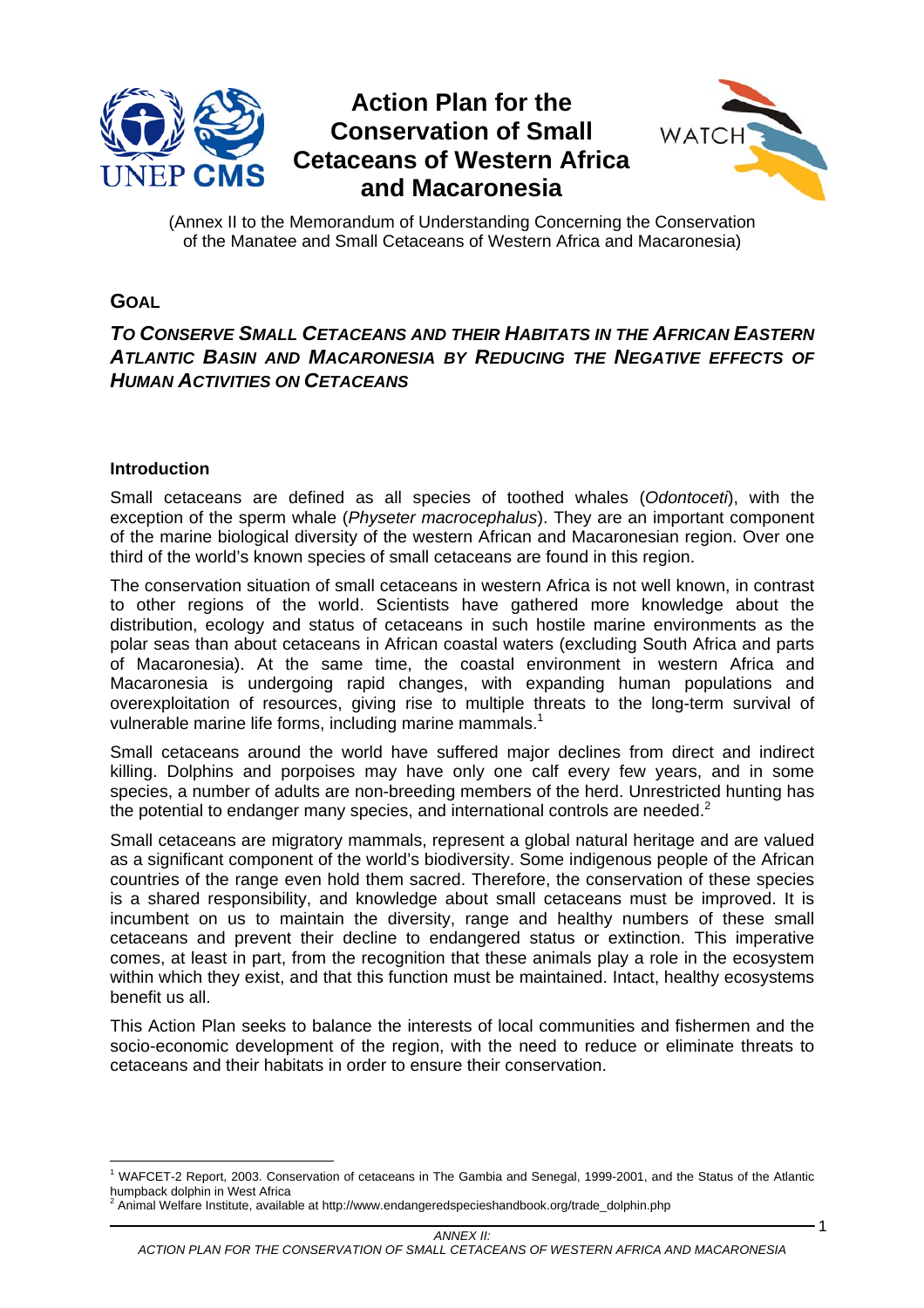## **Species distribution**

The distribution of small cetaceans in the western African region is not well known, but over 30 different species are found, including the endemic Atlantic humpback dolphin (*Sousa teuszii*) and largely isolated populations of long-beaked common dolphins (*Delphinus*  capensis) and harbour porpoises.<sup>3</sup>

The coastline included covers the African eastern Atlantic, from Morocco in the north to South Africa (hereinafter referred to as western Africa), including Macaronesia. It features a wide variety of habitats, from rocky cliffs, broad sandy beaches and extensive seagrass beds in the north to dense mangrove forests, large deltas and estuaries farther south. Among some of its most striking features are the unique coral reefs of Cape Verde and the powerful coastal upwellings of cold water that characterise the Canary and Benguela Current systems and which support some of the most diverse and economically important fishing zones in the world.<sup>5</sup>

Owing to insufficiency of information and research on small cetaceans in the western African region (although to a much lesser degree in the northern part of Macaronesia), no list of the species in the country coastline where it occurs is yet available.

### **Species status**

Only 11 of the over 30 species of small cetaceans in western Africa and Macaronesia are listed in CMS Appendix II (November 2005) $^6$ . Good information is available only on the general biology of the following six species: the harbour porpoise, the striped dolphin, the short-beaked common dolphin, the long- and short-finned pilot whales and the killer whale.

In the appendices of CITES (May 2007), only the Atlantic humpback dolphin (*Sousa teuszii*) is listed in Appendix  $I^7$ , all other species are listed in Appendix II.

In the 2006 IUCN Red List of Threatened Species, 10 species found in the region are categorised as Data Deficient, and the natural history of not a single western African population of small cetacean is known in any detail.

### **Traditional knowledge and customs**

Small cetaceans are important in the cultures, legends, traditions and heritage of many people living in western Africa and Macaronesia. In some traditions, they are viewed as incarnations of humans. According to the mythology of the Ewe people (in Ghana, Benin and Togo), embodied life begins in the ocean. The evolution of intelligence, the expansion of consciousness and the development of finer bodies through the species reached its peak in

 3 CMS ScC10, 2001. Annex I ("List of small cetacean species encountered in West African waters") to the Draft Action Plan for the Conservation of Small Cetaceans and Manatees of Tropical West Africa counts 24 small cetacean species.

Species identified for the region are: *Kogia breviceps, Kogia sima, Ziphius cavirostris, Cephalorhynchus heavisidii, Sousa teuszii, Tursiops truncatus, Steno bredanensis, Stenella attenuata, S. longirostris, S. coeruleoalba, S. frontalis, S. clymene, Delphinus delphis, D. capensis, Lagenodelphis hosei, Grampus griseus, Peponocephala electra, Feresa attenuate, Pseudorca crassidens, Orcinus orca, Globicephala macrorhynchus, G. melas, Phocoena phocoena, Mesoplodon densirostris, M. bidens, M. europaeus;* and possibly *Mesoplodon spp.* (Culik, B.M. 2004. Review of Small Cetaceans. Distribution, Behaviour, Migration and Threats. Marine Mammal Action Plan/Regional Seas Reports and Studies no. 177; MacLeod, C. D. et al. 2006. Known and inferred distributions of beaked whale species (Cetacea: Ziphiidae). J. Cetacean Res. Manage. 7:271-286). – please add, including references: *Mesoplodon mirus, M. layardii, M. grayi, Lissodelphis peronii, Hyperoodon ampullatus, Lagenorhynchus* 

*obscurus*  5 WWF – Conservation of Dolphins, available at

http://www.panda.org/about\_wwf/where\_we\_work/africa/where/senegal/index.cfm?uProjectID=9F0781 6

CMS Appendix II lists migratory species that have an unfavourable conservation status or would benefit significantly from international co-operation organised by tailored agreements<br><sup>7</sup> CITES Appendix Lliet appaigs that are the mest anderge

CITES Appendix I list species that are the most endangered among CITES-listed animals and plants, which are threatened with extinction and CITES prohibits international trade in specimens of these species except when the purpose of the import is not commercial, for instance for scientific research. In these exceptional cases, trade may take place provided it is authorised.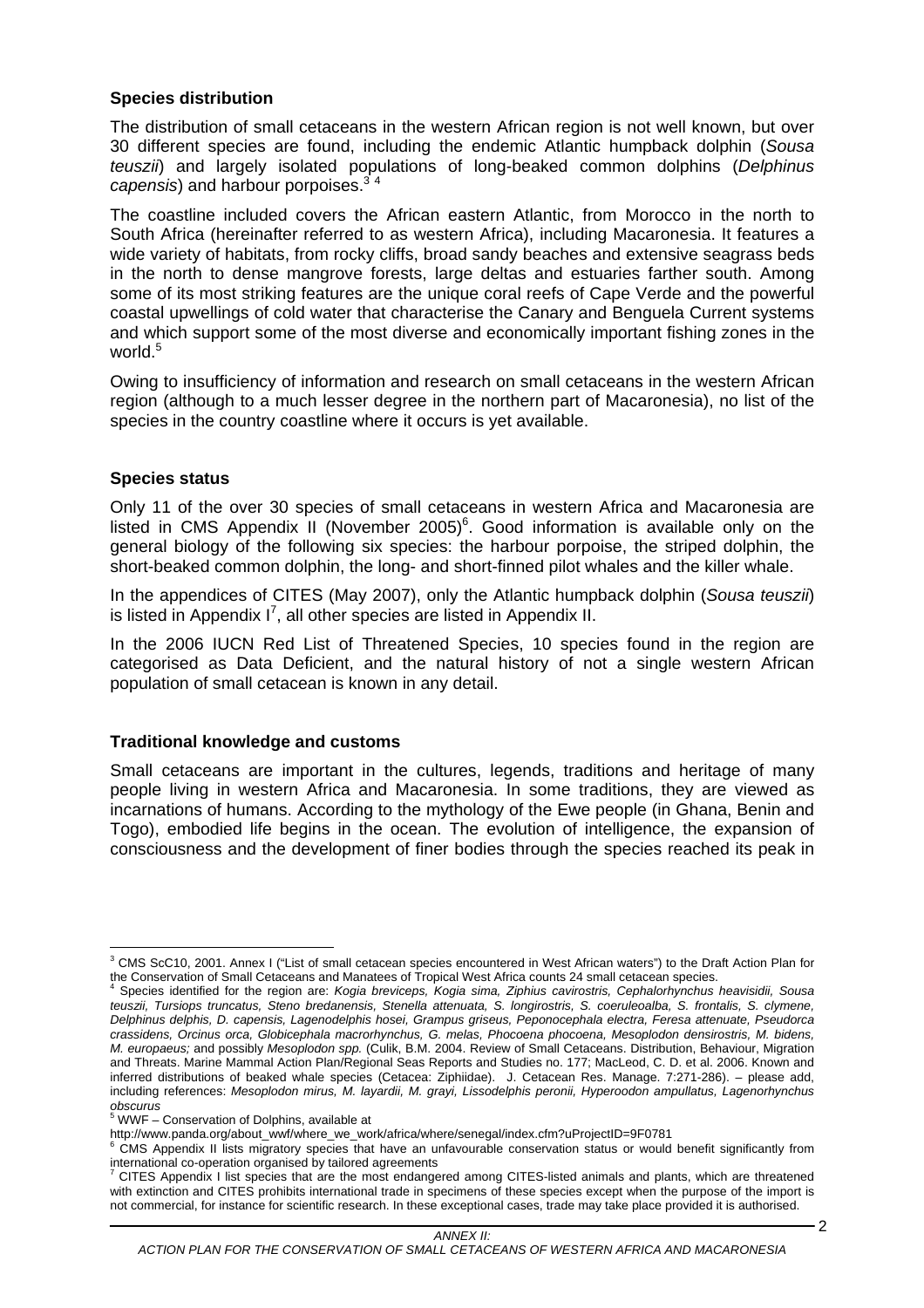the dolphin. Out of the dolphin comes the human being. Therefore, it is taboo for Ewe people to consume dolphin meat.<sup>8</sup>

Some cultures in Ghana associate the whale with some level of divinity. The people occasionally hold ceremonies for beached whales.<sup>9</sup>

In Mauritania, Imraguen tribesmen still maintain their age-old life styles, which are based almost exclusively on harvesting the migratory fish populations from traditional sailing boats. The fishing techniques include a unique symbiotic collaboration with wild dolphins to catch schools of grey mullet.<sup>10</sup>

#### **Income-generating opportunities through tourism**

There is no up-to-date, area-wide, comprehensive review of the status of tourism activities based on small cetaceans in the western African region does, again with the exception of northern Macaronesia. Studies in several African countries show that the industry has experienced strong annual growth within the last few years. According to the IFAW whale watching report (2001), the continental region with the fastest growing whale watching is Africa, with an average 53.0% annual increase between 1994 and 1998. Whale and dolphin watching is becoming an increasingly important component of tourism in Africa, with an estimated total economic value of almost US\$ 135 billion in 1998.<sup>11</sup>

### **Threats**

Small cetaceans in the western African region face a number of threats.

By-catch: Only a few catches of small cetaceans have been reported in the literature, but it is assumed that the true extent of fisheries-related mortality in all Range States is substantial. Hardly any fisheries in western Africa are known to have been surveyed for small cetacean by-catch. (Possibly, the findings of fishery observers are simply not being published or otherwise made public).

Limited monitoring of cetaceans landed by artisanal fisheries started in Ghana in about 1998. These fisheries, in which mostly large-mesh drift gillnets are used but also small-scale purseseines, target several species of tuna and shark and many other species, including small cetaceans. Photographic evidence demonstrates that Clymene dolphins are taken frequently in these fisheries, especially in drift gillnets but possibly also in purse-seines.<sup>12</sup>

The specimens recovered and well-documented steep increases in artisanal fishing indicate that incidental mortality may be the most important threat to some populations of small cetaceans. It is also one of the hardest threats to address, especially in view of the widespread poverty in coastal communities.<sup>13</sup>

 8 CMS/ScC14/Doc.5 Van Waerebeek, 2007. Conservation Status of the Clymene Dolphin in West Africa; see also Dr. Datey Kumodzei, 2006. Finding a Knowledge Foundation for Africa, in: Inter-generational Forum on Endogenous Governance in West Africa, Governance, Conflict Dynamics, Peace and Security, Sahel and West Africa Club/OECD 9

Sacred Whales and Dolphins, available at http://www.ancientspiral.com/dolphin1.htm (07/09/2007)<br><sup>10</sup> Mauritanian World Heritage Site Banc d'Arguin: The Imraguen guards of culture and nature, available at:<br>http://www.afrol. inter Hoyt, 2001. Whale Watching 2001: Worldwide tourism numbers, expenditures, and expanding socioeconomic benefits.

International Fund for Animal Welfare, Yarmouth Port, MA, USA, available at http://www.ifaw.org/ifaw/dfiles/file\_106.pdf 12 CMS/ScC14/Doc.5 Van Waerebeek, 2007. Conservation Status of the Clymene Dolphin in West Africa.

Ofori-Danson, P.K., Van Waerebeek, K. and Debrah, S. 2003. A survey for the conservation of dolphins in Ghanaian coastal waters. *Journal of the Ghana Science Association* 5(2): 45-54.<br><sup>13</sup> CMS/ScC14/Doc.6 Van Waerebeek, 2007. Conservation Status of the Atlantic Humpback Dolphin. A Compromised Future?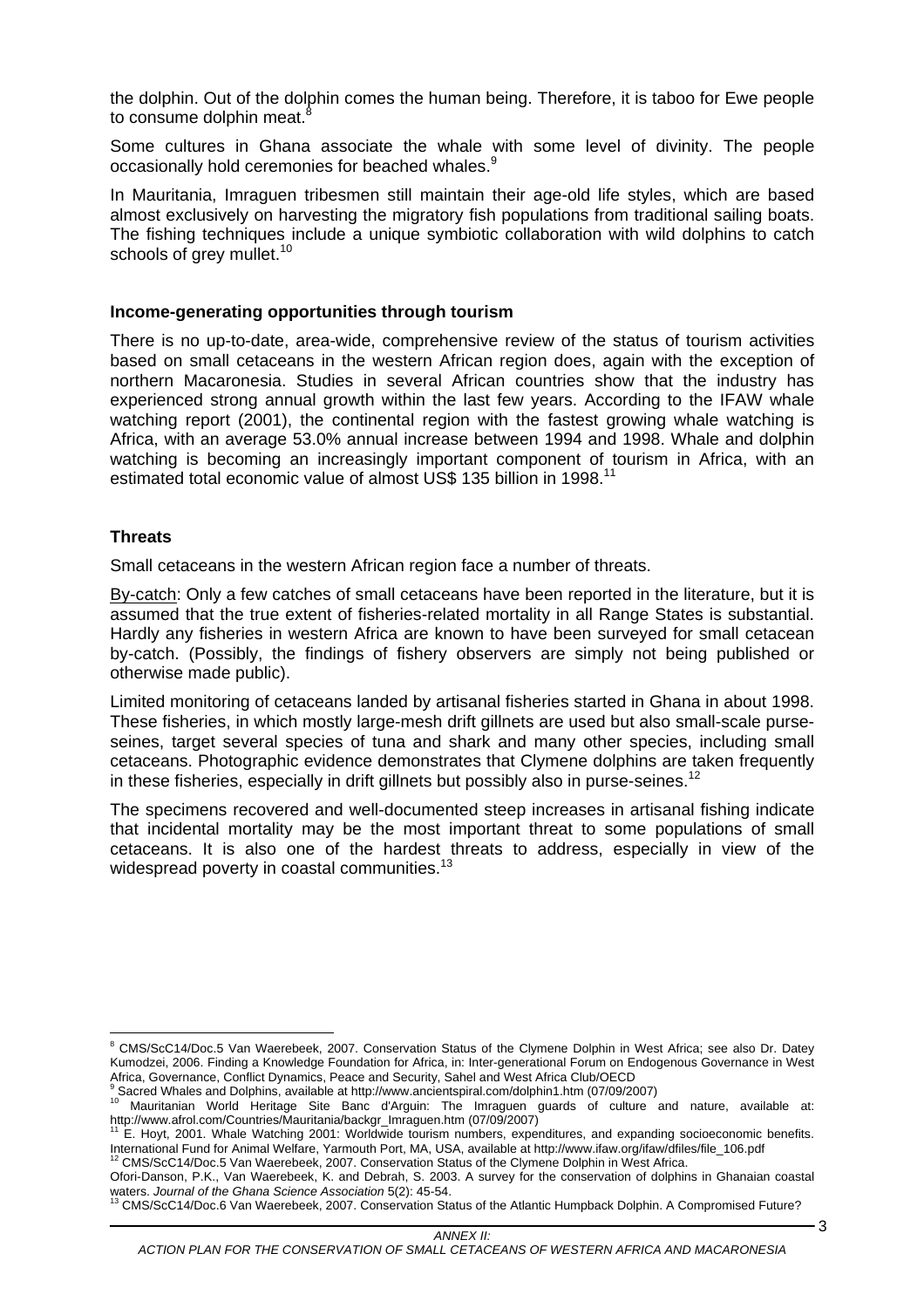Direct take: Specific accounts of directed takes are rare, but they are believed to occur with some regularity. People in the fishing communities of Joal, Fadiouth, M'Bour and some others along Senegal's Petite Côte, for example, have long been known to harpoon dolphins; this practice continued until at least 1996.14 Verbal information gathered in 1968 indicated that harpooning of dolphins was relatively frequent on board fishing boats working in the waters of Senegal, Mauritania and Rio de Oro.<sup>15</sup> More recent surveys in Ghana indicated that unregulated directed catches were on the increase (Ofori-Danson *et al*. 2003). Poverty is often the root cause of targeted hunting. Pressure from rapid human population growth and declining fish catches have turned dolphin and sea turtle meat into 'marine bushmeat' (Clapham and Van Waerebeek 2007), as an alternative.<sup>16</sup>

Global environmental change: Climate change is potentially a severe threat to small cetaceans and their habitats in the region due to potential disruption of ocean circulation or changes in the amount and distribution of prey due to such changes as in salinity, temperature and acidity. Current climate change models include a wide range of scenarios.

Another aspect of global environmental change is the establishment of invasive alien species. Presently, little is known about the potential threat to cetaceans in open ocean systems such as the African Eastern Atlantic Basin and Macaronesia. In order to assess current and future effects, research should be undertaken and monitoring designed and conducted to detect any potentially detrimental changes at an early stage.

Tourism and other human interaction: Whale and dolphin watching is an economic opportunity of growing importance for many countries and territories in western Africa and Macaronesia. If managed according to responsible wildlife viewing practices, it should not pose a threat to populations of small cetaceans. If not managed properly, however, this form of tourism could compromise the fitness of individual animals and seriously affect specific localised populations that depend, for example, on sheltered, undisturbed resting locations or on spatially or temporally constrained prey concentrations. Recent studies show that in some circumstances whale and dolphin watching can affect the individuals and populations being watched.

Habitat degradation and trophic interactions with fisheries: All possible forms of coastal development known to occur in western Africa and Macaronesia, with the accompanying disturbance and degradation, could directly or indirectly affect small cetaceans. These include over-exploitation and destruction of mangroves, construction (harbours, residences, refineries, shipyards), aquaculture, oil and gas exploration and extraction, accidental spills of oil and other toxic substances, and increased shipping, tourism and effluents (domestic, agricultural, industrial).<sup>17</sup> Over-fishing of stocks and inadequate management and enforcement, often due to or exacerbated by economic difficulties, are serious, widespread problems in most countries of the African Eastern Atlantic Basin and Macaronesia. For instance, trawl surveys conducted in the Gulf of Guinea since 1977 and other regional stock assessments indicate that the fish biomass in near-shore and offshore waters has declined by at least 50%.<sup>18</sup> Such dramatically reduced prey availability could have significant negative consequences on the average health of a population and its recruitment potential. Further, destruction of the sea-floor habitat and damage to bottom communities could have significant effects on certain prey species of small cetaceans.

 $14$  Ibid.

4

<sup>&</sup>lt;sup>15</sup> CMS/ScC14/Doc.7 Van Waerebeek, 2007. Conservation Status of the Northwest African Population of the Harbour Porpoise <sup>16</sup> Clapham, P. and Van Waerebeek, K. 2007. Bushmeat, the sum of the parts. *Molecular Ecology* 16: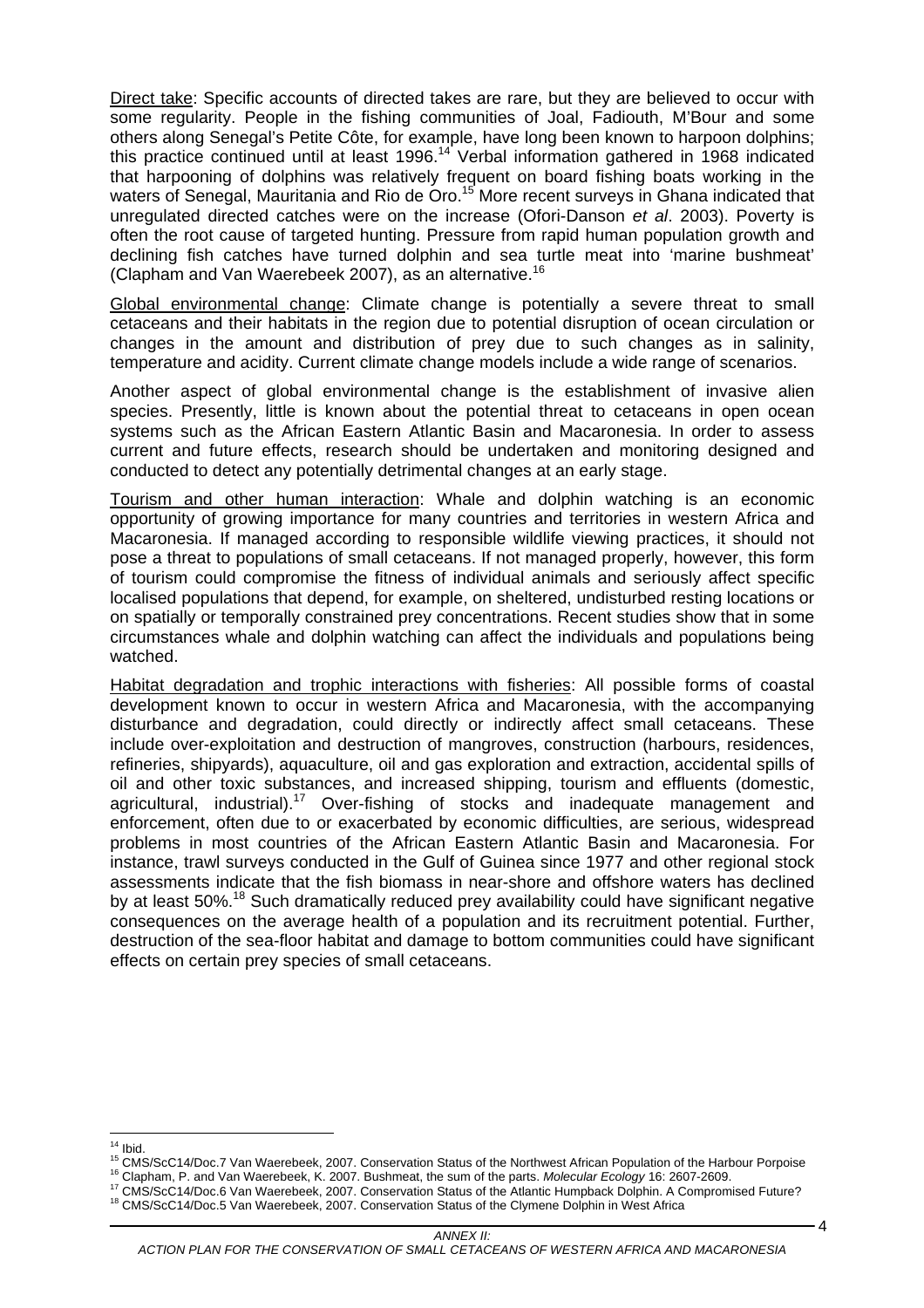Pollution: Little research has been conducted on contamination of small cetaceans in the western African region and Macaronesia with toxic chemicals or heavy metals; therefore, no specific information is available on such threats. Wildlife in coastal areas of many western African countries must nevertheless be considered threatened by pollution from industrial development. Mining activities can result in the transfer of dust or wastewater laden with a variety of trace elements, including heavy metals, which find their way into the marine food web. Small cetaceans, which are upper trophic level predators, will inevitably accumulate contaminants. The effects of these anthropogenic chemicals on the health of small cetaceans are still little understood.19

Ship strikes, acoustic and seismic disturbance, disease: The effect on populations of small cetaceans in the region of ship strikes and acoustic or seismic disturbance is largely unknown, although this has been considered a small threat. Ship strikes are, however, a concern in areas where there are fast vessels, dense traffic and high concentrations of small cetaceans. The epidemiology of infectious diseases and possible mass mortality, caused for instance by morbillivirus epizootics, have not been evaluated in western Africa and parts of Macaronesia.

#### **Coordination with activities under the Memorandum of Understanding Concerning Conservation Measures for Marine Turtles of the Atlantic Coast of Africa**

The MoU and Action Plan for Marine Turtles (MTAP) of western Africa are similar in geographic scope to the Small Cetaceans Action Plan (SCAP). Moreover, sea turtles and small cetaceans within the same habitats share many of the same conservation threats resulting from the same human activities (for example, by-catch in the same fisheries). Where practical, coordinating efforts and activities under the SCAP with similar efforts under the MTAP may improve the efficiency with which resources are used for research, education, policy-making or other conservation activities, to the benefit of taxa in the combined scope of the two MoUs.

#### **Coordination with the Convention for Co-operation in the Protection and Development of the Marine and Coastal Environment of the West and Central African Region (Abidjan Convention)**

There are opportunities for synergy with the Abidjan Convention, which covers most of the coastal states included in the Small Cetaceans Action Plan. The Convention addresses threats to the marine and coastal environment that also have a direct or indirect bearing on the habitats of small cetaceans. The cooperative mechanisms under the Abidjan Convention provide a useful framework with which the activities under the SCAP should be linked, where practical. Coordination and collaboration between these two initiatives could improve resource efficiency and result in more effective implementation of conservation activities affecting the species and habitats covered by both instruments.

Note: In the following tables, western Africa is understood to refer to the entire area covered under this Action Plan, i.e. the countries of the Atlantic Coast of Africa from Morocco to South Africa and the islands of Macaronesia.

 $\overline{a}$ <sup>19</sup> CMS/ScC14/Doc.7 Van Waerebeek, 2007. Conservation Status of the Northwest African Population of the Harbour Porpoise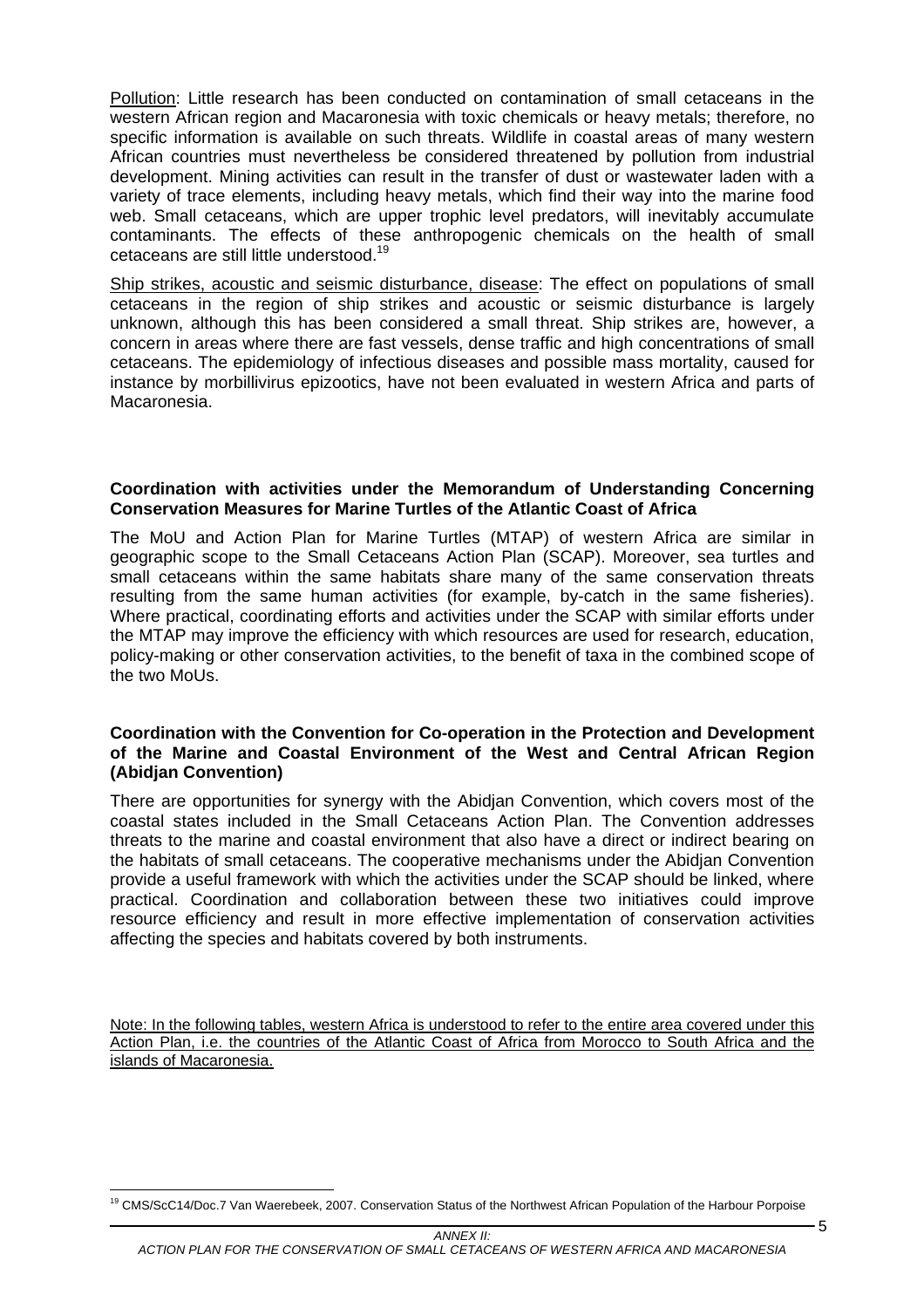# **Themes and Objectives**

| <b>Theme</b>                                                                                 | <b>Objectives</b>                                                                                                                                                                      |
|----------------------------------------------------------------------------------------------|----------------------------------------------------------------------------------------------------------------------------------------------------------------------------------------|
| 1. National, Regional and<br><b>International</b><br><b>Collaboration and</b><br>Cooperation | 1.1: Promote and enhance national, regional and international<br>coordination and collaboration for the conservation of small<br>cetaceans in western Africa.                          |
| 2. Legislation and Policy                                                                    | 2.1: Promote country-level legal, policy and institutional<br>frameworks to support effective implementation of the<br>SCAP and to supply mechanisms for enforcing the<br>regulations. |
|                                                                                              | 2.2: Ensure good governance and involvement of local<br>communities and civil society.                                                                                                 |
| 3. Ecosystem and Habitat<br><b>Protection</b>                                                | 3.1: Minimise the ecological impact of fisheries on small<br>cetaceans by using the ecosystem approach to fisheries.                                                                   |
|                                                                                              | 3.2: Identify key critical habitats, hotspots and migratory<br>pathways that are candidates for improved conservation.                                                                 |
|                                                                                              | 3.3: Support the designation and management of national and<br>transboundary marine protected areas.                                                                                   |
| <b>4. Threat Reduction</b>                                                                   | <b>By-catch Reduction</b>                                                                                                                                                              |
|                                                                                              | 4.1: To develop, test and disseminate effective mitigation<br>techniques and gear that reduce by-catch to sustainable<br>levels.                                                       |
|                                                                                              | 4.2: Where it is legal, limit any direct take to sustainable levels.                                                                                                                   |
|                                                                                              | 4.3: Promote reduction and ultimate elimination of chemical<br>pollution or debris that affect small cetaceans.                                                                        |
|                                                                                              | 4.4: Promote reduction and elimination of acoustic pollution.                                                                                                                          |
|                                                                                              | 4.5: Identify and mitigate any significant impact of tourism on<br>small cetaceans.                                                                                                    |
|                                                                                              | 4.6: Ensure all littoral developments and activities take into<br>account effects on small cetacean populations and the<br>environment.                                                |
|                                                                                              | 4.7: Identify and mitigate other potential threats to small<br>cetaceans, including ship strikes, entanglement in lost<br>fishing gear and diseases.                                   |
|                                                                                              | 4.8: Development and implementation of emergency measures<br>for small cetaceans in exceptionally unfavourable or<br>endangering conditions.                                           |
| 5. Research and<br><b>Monitoring</b>                                                         | 5.1: Compile overview of existing knowledge, national species<br>lists, specimen collections, research centres and protected<br>areas.                                                 |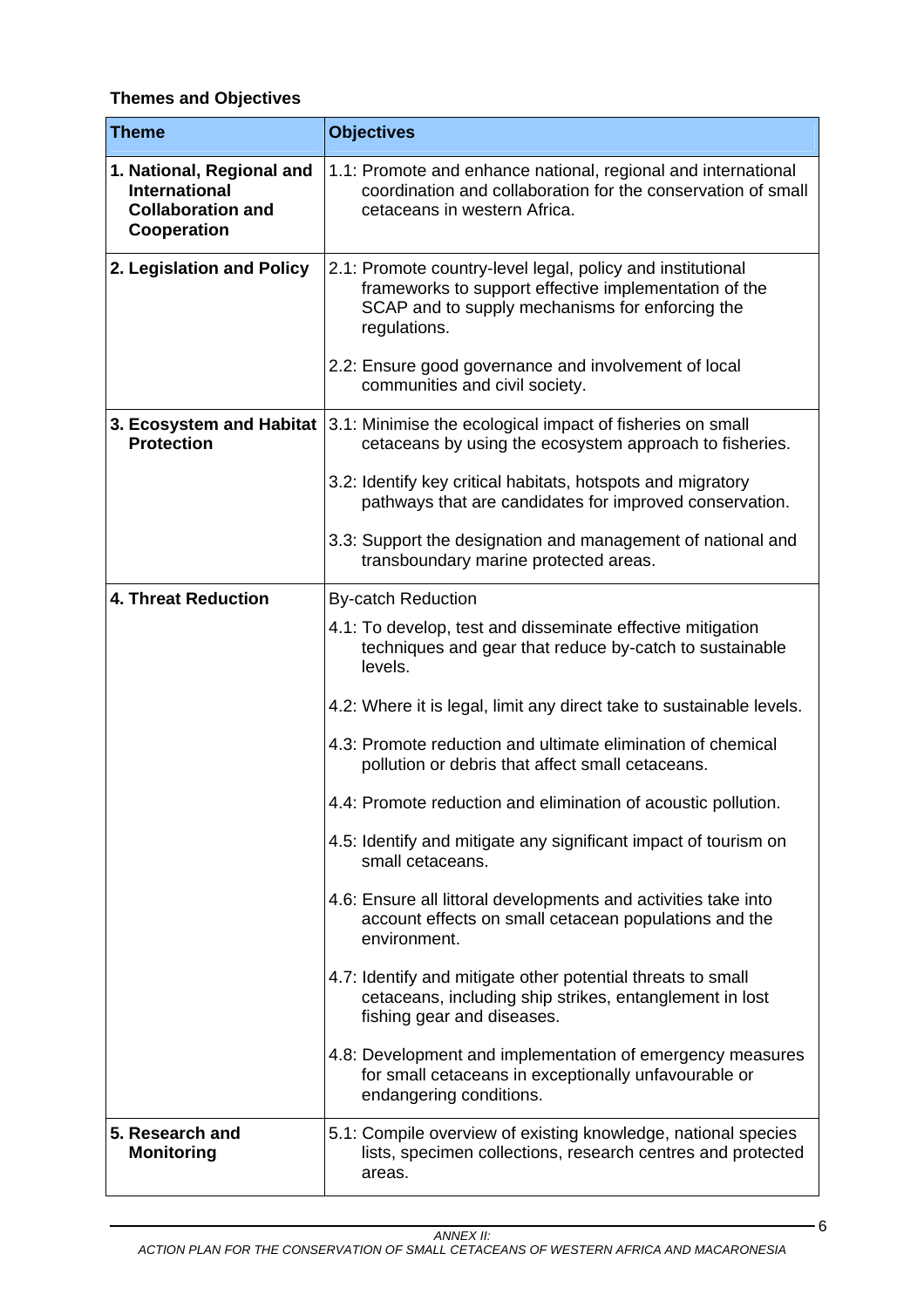|                                               | 5.2: Facilitate coordinated data collection to improve knowledge<br>of abundance, distribution, migration routes, feeding and<br>breeding areas and conservation status of small cetaceans.<br>5.3: Improve understanding of the causes, scope and impacts of<br>by-catch.<br>5.4: Improve information received on stranding events in the<br>western African Region.<br>5.5: Identify significance of and priorities for toxicological and<br>pathological research.<br>5.6: Improve understanding of the effects of global<br>environmental change on small cetaceans.<br>5.7: Improve understanding of un-quantified but potential threats<br>to small cetaceans, including ship strikes, entanglement in<br>lost fishing gear, acoustic or seismic disturbance or<br>disease. |
|-----------------------------------------------|-----------------------------------------------------------------------------------------------------------------------------------------------------------------------------------------------------------------------------------------------------------------------------------------------------------------------------------------------------------------------------------------------------------------------------------------------------------------------------------------------------------------------------------------------------------------------------------------------------------------------------------------------------------------------------------------------------------------------------------------------------------------------------------|
| <b>6. Capacity Building</b>                   | 6.1: Increase in-country expertise and capacity.                                                                                                                                                                                                                                                                                                                                                                                                                                                                                                                                                                                                                                                                                                                                  |
| 7. Education and<br><b>Awareness</b>          | 7.1: Develop communication strategies, education programmes<br>and protocols for key issues within the Small Cetacean<br>Action Plan.                                                                                                                                                                                                                                                                                                                                                                                                                                                                                                                                                                                                                                             |
|                                               | 7.2: Increase awareness, sensitivity and understanding of small<br>cetaceans in the western African region.                                                                                                                                                                                                                                                                                                                                                                                                                                                                                                                                                                                                                                                                       |
|                                               | 7.3: Promote awareness of the value of traditional knowledge<br>and practices in the management of small cetaceans.                                                                                                                                                                                                                                                                                                                                                                                                                                                                                                                                                                                                                                                               |
| 8. Tourism Based on<br><b>Small Cetaceans</b> | 8.1: Ensure best practice management and maximise<br>educational and economic values of tourism based on small<br>cetaceans in the western African region.                                                                                                                                                                                                                                                                                                                                                                                                                                                                                                                                                                                                                        |

7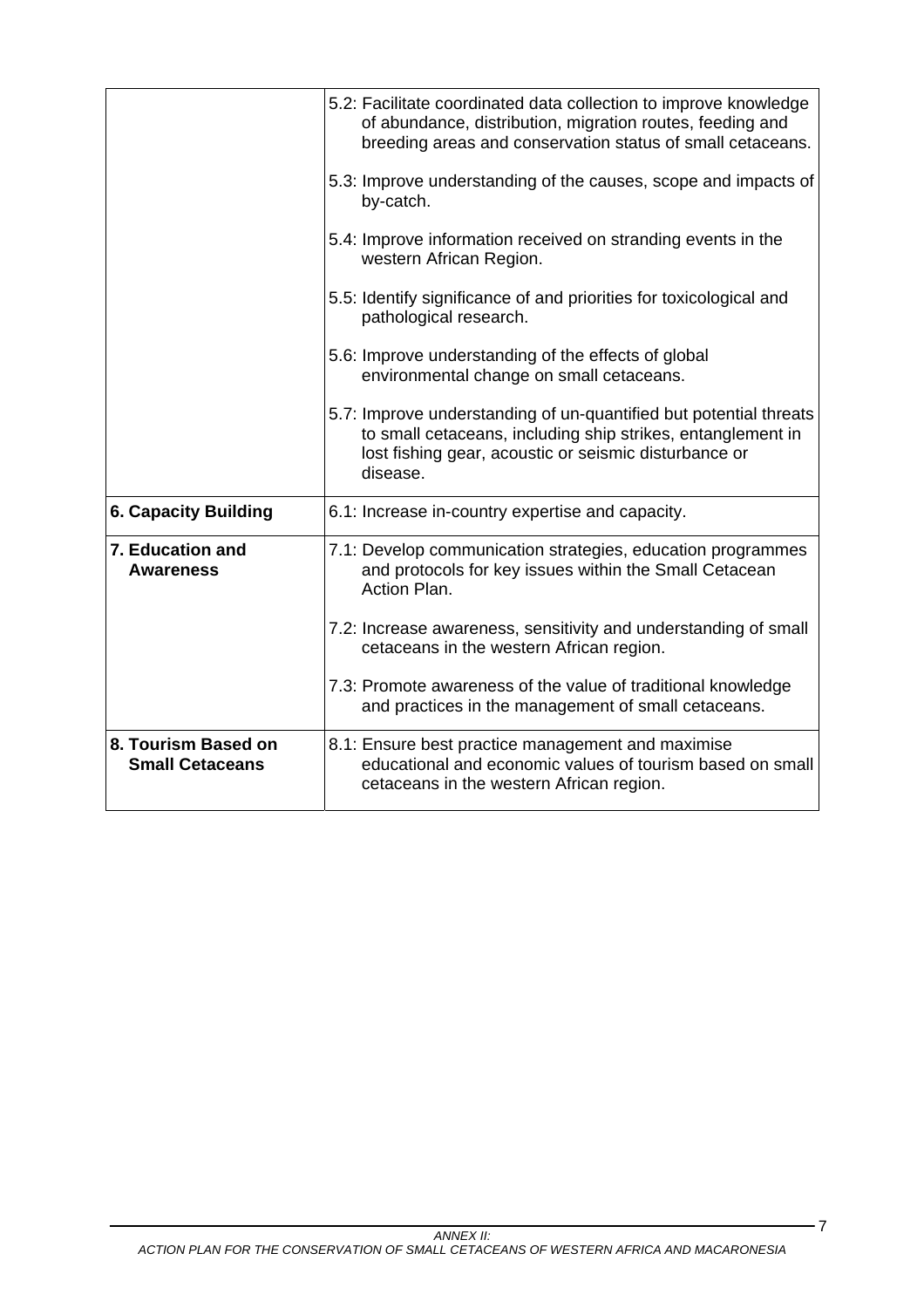## **Theme 1 – National, Regional and International Collaboration and Cooperation**

**Objective 1.1:** *Promote and enhance national, regional and international coordination and collaboration for the conservation of small cetaceans in western Africa.* 

| <b>Actions:</b>                                                                                                                                                                                                                                                                                                                         | Lead                     | <b>Priority</b> |
|-----------------------------------------------------------------------------------------------------------------------------------------------------------------------------------------------------------------------------------------------------------------------------------------------------------------------------------------|--------------------------|-----------------|
| Encourage and support western African countries to remove<br>internal cross-sectoral barriers to effectively implement the Small<br>Cetaceans Action Plan (SCAP) at local and national level, fully<br>engaging all sectors of government with responsibility for the<br>environment, fisheries, development and extraction industries. | <b>States</b>            | High            |
| Facilitate western African countries' involvement and participation<br>in relevant international meetings and<br>initiatives<br>for<br>the<br>conservation of small cetaceans.                                                                                                                                                          | States / UNEP            | High            |
| Organise a community of western African scientists, government<br>non-governmental organisations (NGOs) and other<br>officials,<br>interested parties for the exchange of news and other information<br>in the public domain on topics related to small cetaceans in the<br>western African region.                                     | States / NGOs            | High            |
| Promote cooperation and highlight achievements and experience<br>gained in small cetacean conservation at regional and international<br>conferences and fora.                                                                                                                                                                           | States / NGOs            | Medium          |
| Ensure that small cetacean conservation needs are integrated into<br>the AMCEN Environment Ministers regional framework.                                                                                                                                                                                                                | <b>AMCEN</b>             | <b>Medium</b>   |
| Ensure that international bilateral or multilateral fishing access<br>agreements incorporate all relevant aspects of small cetacean<br>conservation and ensure the sustainability of critical fishery<br>resources for western African countries.                                                                                       | States /<br><b>RFMOs</b> | Very<br>High    |
| Develop links with relevant regional organisations and processes<br>(such as RFMOs, regional MEAs).                                                                                                                                                                                                                                     | States / CMS             | High            |
| Develop links with relevant private sector organisations to reduce<br>threats to small cetaceans caused by their activities.                                                                                                                                                                                                            | <b>States</b>            | High            |
| Develop links with relevant non-governmental organisations.                                                                                                                                                                                                                                                                             | States / NGOs            | Medium          |
| Create a regional network of experts and nominate national focal<br>points for implementation of the SCAP.                                                                                                                                                                                                                              | <b>States</b>            | Medium          |
| Develop links and coordination with activities under the CMS MoU<br>and Action Plan for Marine Turtles of the Atlantic Coast of Africa.                                                                                                                                                                                                 | States / CMS             | High            |
| Improve integration of small cetacean conservation into national,<br>regional and international initiatives, including national - NBSAP,<br>NSDS; regional - RFMOs, NBSAP Working Group.                                                                                                                                                | <b>States</b>            | High            |
| Promote the streamlining of conservation efforts through the<br>international framework of the CMS.                                                                                                                                                                                                                                     | CMS / States             | Medium          |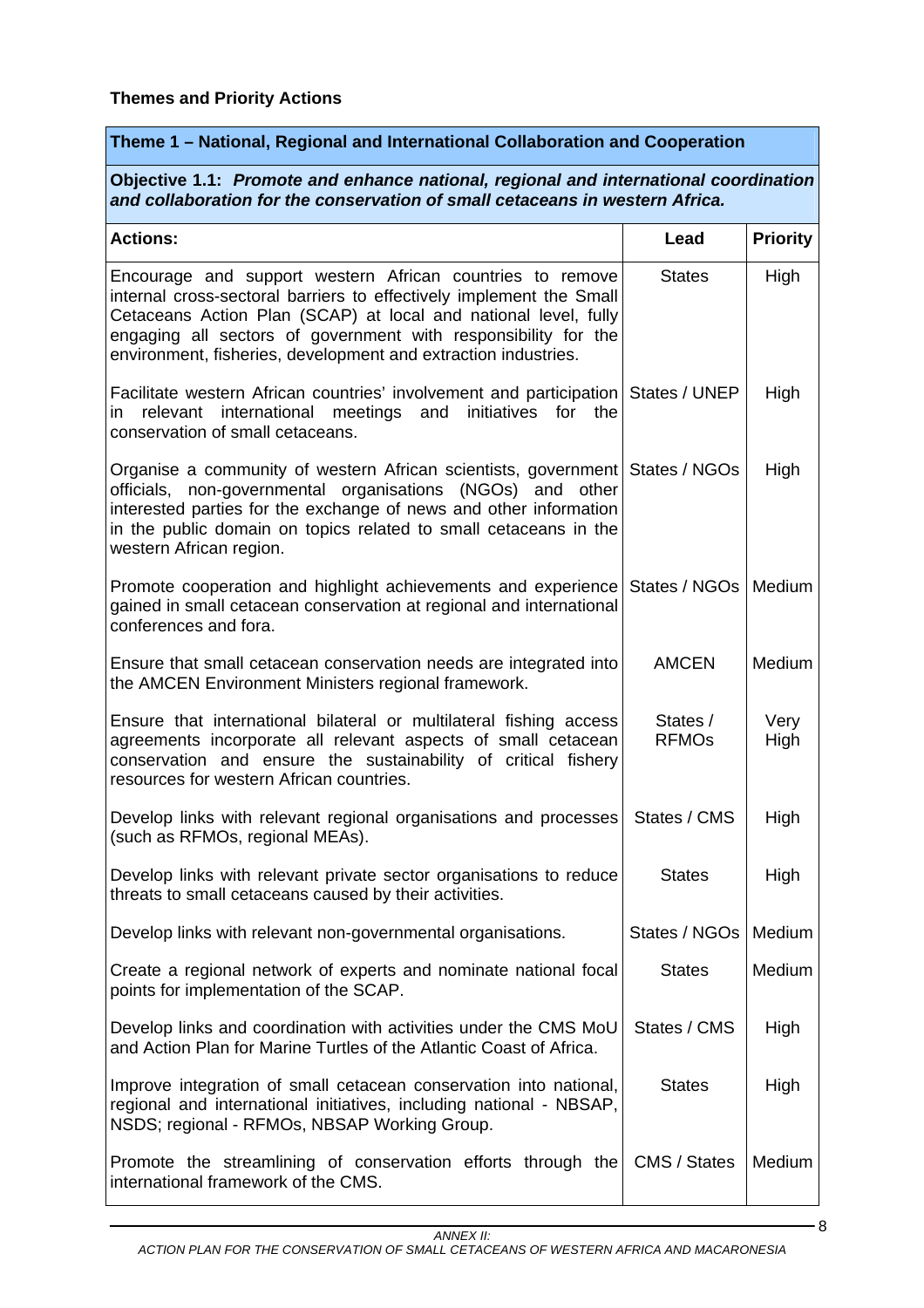| Decide on a coordination mechanism for the SCAP, in States / CMS<br>collaboration with and supported by CMS and other relevant<br>international institutions and organisations, to ensure its progress<br>and implementation. |             | Very<br>High |
|-------------------------------------------------------------------------------------------------------------------------------------------------------------------------------------------------------------------------------|-------------|--------------|
| Identify funding sources and establish a mechanism for financial States / CMS /<br>and other contributions from within and outside the region for<br>implementation of this Action Plan.                                      | <b>NGOS</b> | Very<br>High |

Number of national, regional and international organisations, processes and frameworks incorporating the needs of western African small cetaceans.

Number of national, regional and international partnerships created to support implementation of SCAP.

Number of international fisheries access agreements and regulations for extraction industries specifically taking small cetacean conservation needs into account.

Progress in development of and support to a regional CMS agreement.

# **Theme 2 – Legislation and Policy**

**Objective 2.1:** *Promote country-level legal, policy and institutional frameworks to support effective implementation of the SCAP and to supply mechanisms for enforcing the regulations.* 

| <b>Actions:</b>                                                                                                                                                                                                                                               | Lead                       | <b>Priority</b> |
|---------------------------------------------------------------------------------------------------------------------------------------------------------------------------------------------------------------------------------------------------------------|----------------------------|-----------------|
| Undertake review of existing legislation and policy and disseminate<br>the final report, including:                                                                                                                                                           | <b>States</b>              | High            |
| • Legislative inconsistencies and gaps within the Range States;                                                                                                                                                                                               |                            |                 |
| • Country capacity to implement the Action Plan, the regional<br>CMS Cetacean agreement and the CMS;                                                                                                                                                          |                            |                 |
| • Country capacity to implement other relevant MEAs, such as<br>CITES and CBD;                                                                                                                                                                                |                            |                 |
| • Habitat and species protection measures;                                                                                                                                                                                                                    |                            |                 |
| • Declaration of marine protected areas;                                                                                                                                                                                                                      |                            |                 |
| • Regulation of distant water and local fleets, including observer<br>programme coverage to document effects of commercial fishing<br>on small cetaceans.                                                                                                     |                            |                 |
| Cooperate with fishery authorities to draw up further policies,<br>regulations and legislation for the effective conservation and<br>management of small cetaceans, including measures to mitigate<br>threats such as by-catch and ensure habitat protection: | States /<br><b>Experts</b> | High            |
| • Regulate possession, size and use of driftnets;                                                                                                                                                                                                             |                            |                 |
| • Prevent fishing gear from being discarded or left adrift at sea or<br>in continental waters;                                                                                                                                                                |                            |                 |
| • Require the immediate release of small cetaceans caught alive<br>in commercial fisheries in conditions that assure their survival:                                                                                                                          |                            |                 |

9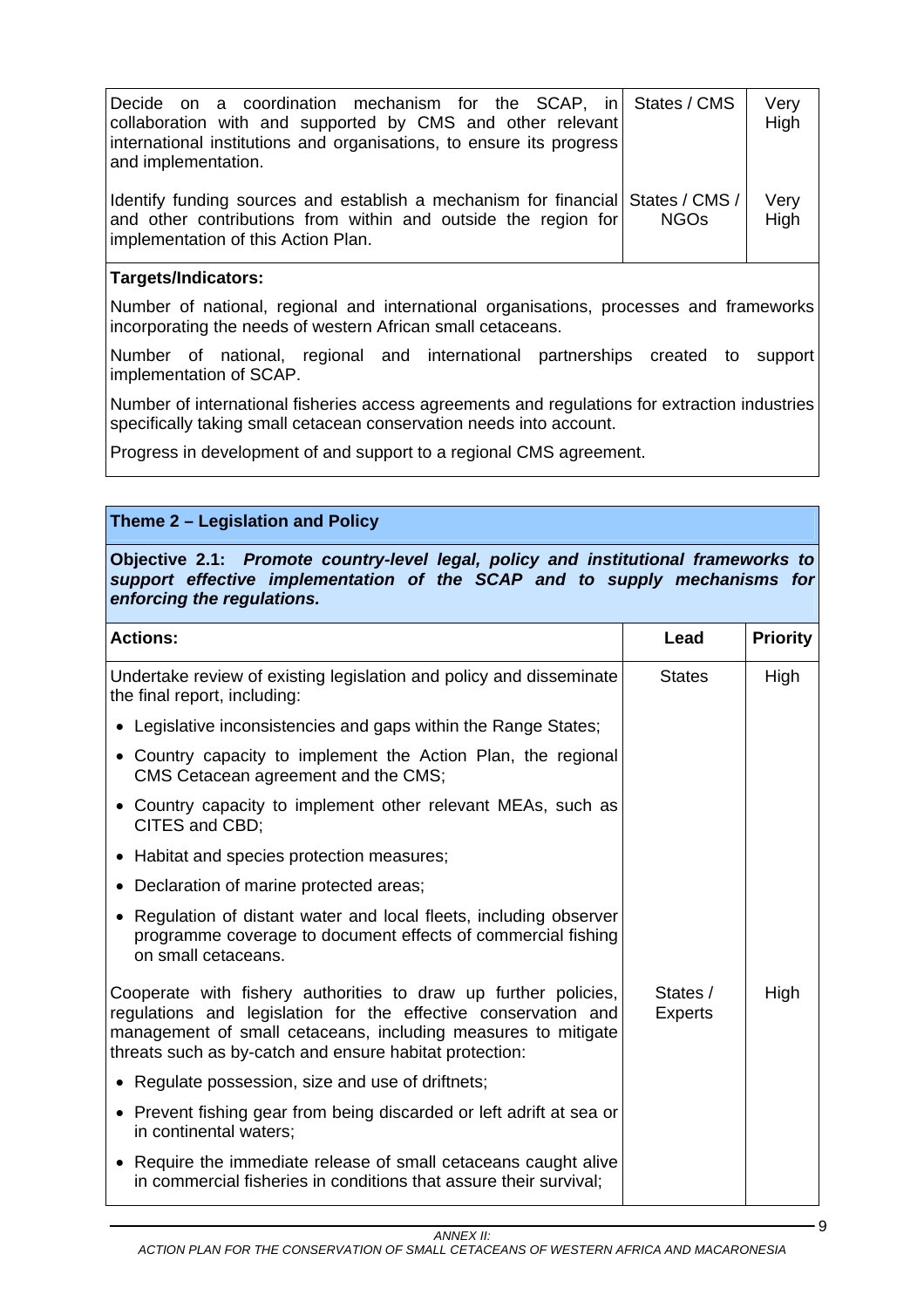| • Monitor and maintain statistics for all ports on the landing, local<br>trade and consumption of by-caught or stranded small<br>cetaceans;                                                                                                  |                            |               |
|----------------------------------------------------------------------------------------------------------------------------------------------------------------------------------------------------------------------------------------------|----------------------------|---------------|
| • Require boat- and port-based fisheries observer schemes to<br>actively seek data on by-caught small cetaceans;                                                                                                                             |                            |               |
| • Integrate fishermen in the monitoring system and require them<br>to report cetacean by-catch;                                                                                                                                              |                            |               |
| Institute stricter standards for discharges at sea and in<br>continental waters.                                                                                                                                                             |                            |               |
| Include cetaceans in any impact assessment of coastal<br>development plans. Several species use nearshore habitats, and<br>for one (the endangered Sousa teuszii) these are the only habitat.                                                | States /<br><b>Experts</b> | Very<br>High  |
| Identify and respond to the legal and policy capacity needs of<br>countries and territories.                                                                                                                                                 | <b>States</b>              | <b>Medium</b> |
| Harmonise and synergise with the Marine Turtle MoU.                                                                                                                                                                                          | <b>CMS</b>                 | High          |
| Assess the suitability of processes and outcomes used for national<br>capacity self-assessments and other related<br>biodiversity<br>mechanisms (e.g. NBSAPs) to address legal and policy capacity<br>needs for small cetacean conservation. | States /<br><b>Experts</b> | <b>Medium</b> |
|                                                                                                                                                                                                                                              |                            |               |

Review of regional legislation and management completed and widely disseminated.

Harmonisation of country and territory policy and legal instruments.

Capacity strengthened to draft, manage and enforce country and territory legislation and policy.

Number of NBSAPs or equivalent strategies integrating SCAP actions.

### **Objective 2.2:** *Ensure good governance and involvement of local communities and civil society.*

| <b>Actions:</b>                                                                                                                | Lead                    | <b>Priority</b> |
|--------------------------------------------------------------------------------------------------------------------------------|-------------------------|-----------------|
| Make community involvement in conservation measures and their<br>welfare a priority.                                           | States /<br>Communities | High            |
| Develop livelihood initiatives for vulnerable coastal communities<br>that are compatible with cetacean conservation.           | <b>States</b>           | High            |
| transparent decision-making with accountability<br>Ensure<br>and<br>community participation.                                   | <b>States</b>           | High            |
| international<br><b>NGOs</b><br>and<br><b>Allow</b><br><b>both</b><br>national<br>to<br>support<br>implementation of the SCAP. | <b>NGOs</b>             | High            |
| Targets/Indicators:                                                                                                            |                         |                 |

Good governance at the national and regional level.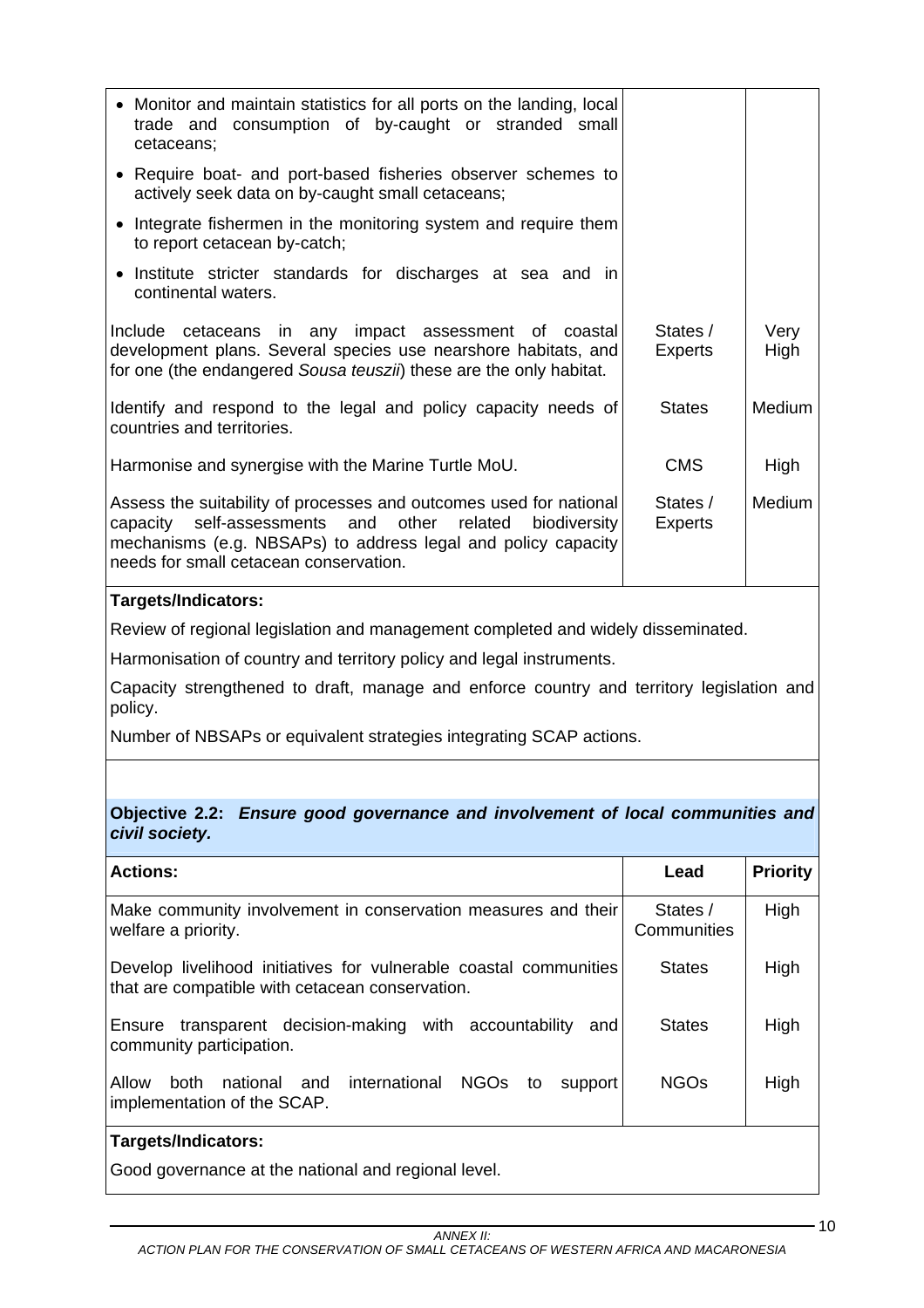## **Theme 3 – Ecosystem and Habitat Protection**

**Objective 3.1:** *Minimise the ecological impact of fisheries on small cetaceans by using the ecosystem approach to fisheries.* 

| <b>Actions:</b>                                                                                                                                                                                   | Lead                                                       | <b>Priority</b> |
|---------------------------------------------------------------------------------------------------------------------------------------------------------------------------------------------------|------------------------------------------------------------|-----------------|
| Convene a workshop on potential intergovernmental approaches<br>to reducing effects of fisheries on small-cetacean populations of<br>the African Eastern Atlantic Basin.                          | CMS / States                                               | Very<br>High    |
| Promote responsible fishing practices, also taking into account<br>food chain impacts and other fisheries interactions, and enforce<br>existing regulations for sustainable ecosystem management. | States / Local<br>authorities /<br><b>RFMO<sub>s</sub></b> | Very<br>High    |
| Provide alternative livelihoods for fishing communities.                                                                                                                                          | States / Local<br>authorities /<br><b>NGOs</b>             | Very<br>High    |

### **Targets/Indicators:**

Workshop conducted and report available.

Liaison with regional fishery bodies and NGOs.

## **Objective 3.2:** *Identify key critical habitats, hotspots and migratory pathways that are candidates for improved conservation.*

**Objective 3.3:** *Support the designation and management of national and transboundary marine protected areas.* 

| <b>Actions:</b>                                                                                                                                                                                                                                       | Lead                    | <b>Priority</b> |
|-------------------------------------------------------------------------------------------------------------------------------------------------------------------------------------------------------------------------------------------------------|-------------------------|-----------------|
| Establish a working group on ecosystem and habitat protection that<br>will identify critical habitats, hotspots and migratory pathways and<br>environmental links (spatial and temporal).                                                             | Environment<br>Agencies | Medium          |
| Support the establishment of MPAs/MMAs covering important<br>small cetacean habitats, where possible within the framework of<br>appropriate national or international legal instruments. Priority<br>should be given to support existing initiatives. | Environment<br>Agencies | High            |
| Support these MPAs in developing and implementing management<br>plans and strategies.                                                                                                                                                                 | Environment<br>Agencies | High            |
| Establish and manage networks of specially protected areas<br>corresponding to the areas that serve as habitats and/or which<br>provide important food resources for small cetaceans.                                                                 | States / CMS            | High            |
| Facilitate the conservation and restoration of critical ecosystem<br>components such as mangroves and estuaries.                                                                                                                                      | Environment<br>Agencies | Very<br>High    |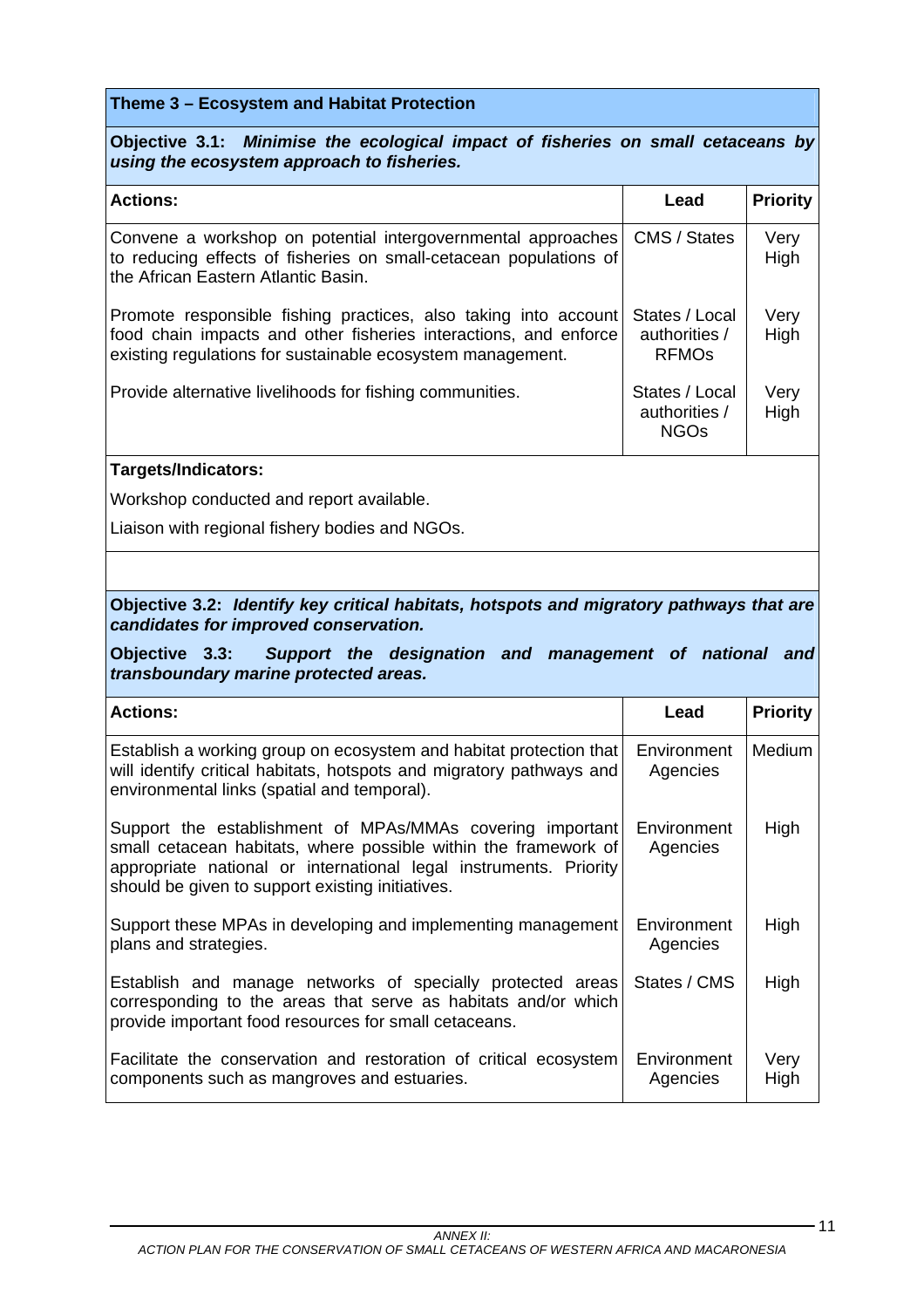Range States designate national and transboundary small cetacean MPAs.

Management strategies and plans developed, finalised and implemented for existing MPAs.

Working group identifies potential areas for designation and management as specially protected areas.

## **Theme 4 – Threat Reduction**

## **Objective: By-catch Reduction**

**4.1:** *To develop, test and disseminate effective mitigation techniques and gear that reduce by-catch to sustainable levels.*

| <b>Actions:</b>                                                                                                                                                                                                                          | Lead                                                                        | <b>Priority</b> |
|------------------------------------------------------------------------------------------------------------------------------------------------------------------------------------------------------------------------------------------|-----------------------------------------------------------------------------|-----------------|
| Design and implement adequate observer programmes to assess<br>small-cetacean bycatch in relevant fisheries.                                                                                                                             | <b>Fisheries</b><br>authorities /<br>Research<br>institutions <sup>20</sup> | Very<br>high    |
| Establish by-catch quotas.                                                                                                                                                                                                               | <b>Fisheries</b><br>authorities /<br>Research<br>institutions               | Medium          |
| Collaborate with RFMOs and share information on interactions<br>between fisheries and marine mammals, as well as tactics for<br>mitigation.                                                                                              | <b>States</b>                                                               | High            |
| Request distant-water fishing nations to ensure sustainable and<br>responsible fishing practices within the waters under the<br>jurisdiction of the Range States and to maintain the health of the<br>ocean and Range States' economies. | <b>States</b>                                                               | Very<br>High    |
| Require from commercial fisheries proof of a credible strategy to<br>minimise adverse effects of fishing operations and its stringent<br>implementation.                                                                                 | <b>States</b>                                                               | High            |
| partnerships between industry, research institutions,<br>Foster<br>governments and coastal communities to develop and test<br>mitigation techniques<br>and gear<br>reduce<br>to<br>by-catch<br>and<br>unsustainable takes.               | <b>States</b>                                                               | Medium          |
| Implement available by-catch reduction measures, such as<br>alternative fishing gear and methods, and make use of excluder<br>devices.                                                                                                   | <b>Fisheries</b><br><b>Authorities</b>                                      | High            |
| Targets/Indicators:                                                                                                                                                                                                                      |                                                                             |                 |
| Reports of by-catch become available for technical evaluation.                                                                                                                                                                           |                                                                             |                 |
| Acceptance and use of successful by-catch mitigation techniques in the region.                                                                                                                                                           |                                                                             |                 |

 $\overline{a}$  $^{20}$  "Research institutions" as defined in this Action Plan include universities and other academic institutions.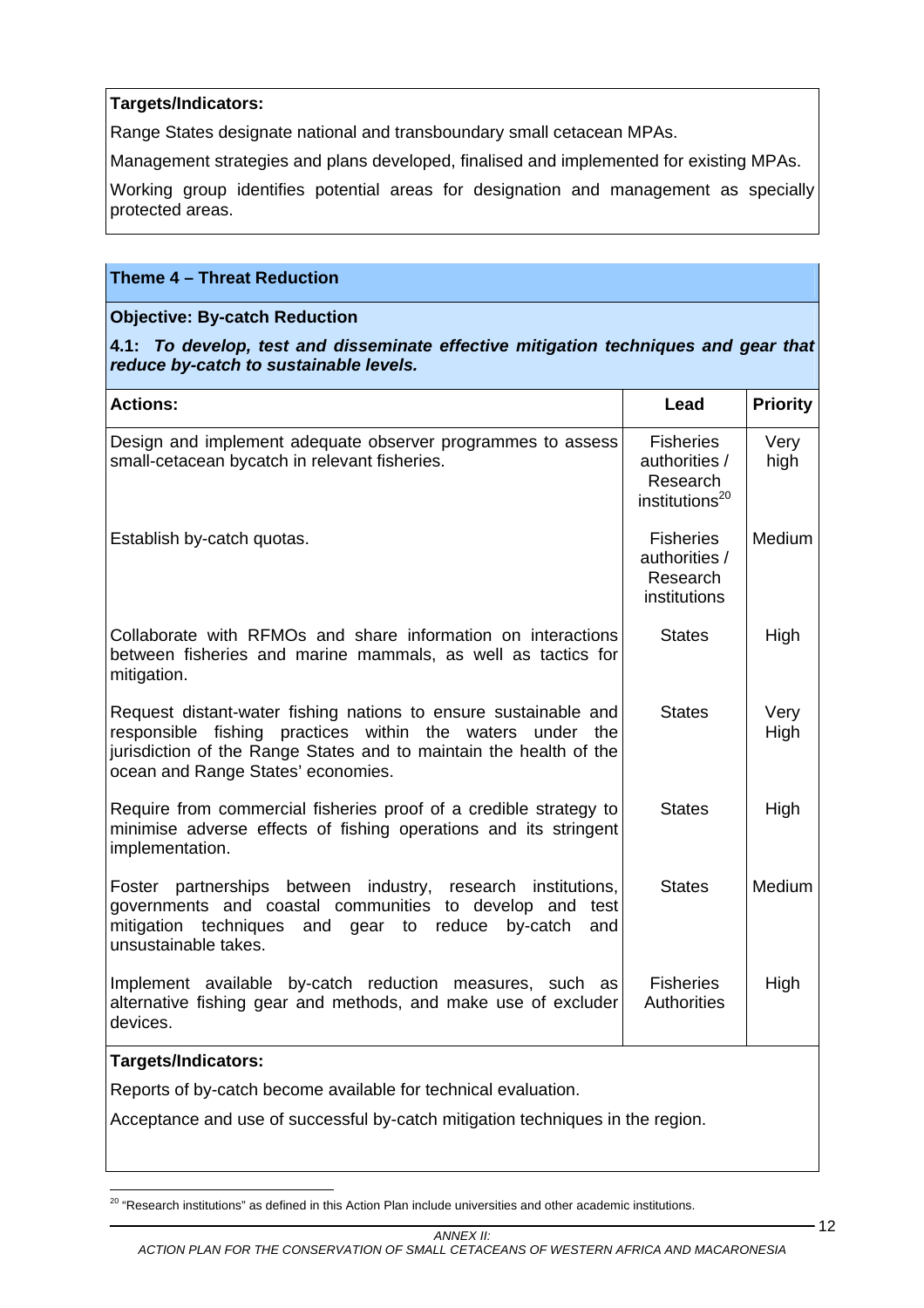System of collecting data on by-catch and depredation from fishing operations developed and used.

Reduction of by-catch of small cetaceans to sustainable levels.

## **Objective 4.2:** *Where it is legal, limit any direct take to sustainable levels.*

| <b>Actions:</b>                                                                                                                                                                             | Lead          | <b>Priority</b> |
|---------------------------------------------------------------------------------------------------------------------------------------------------------------------------------------------|---------------|-----------------|
| Discourage targeted hunting of small cetaceans, and promote States / NGOs<br>alternatives.                                                                                                  |               | Very<br>High    |
| Ensure that legal direct take of small cetaceans does not affect the<br>viability of local populations. Enforce existing laws prohibiting or<br>restricting direct take of small cetaceans. | <b>States</b> | Very<br>High    |
| Ensure that any live capture activities in the region do not affect the States / CITES<br>viability of local populations and comply with international<br>regulations and agreements.       | / CMS         | Very<br>High    |

### **Targets/Indicators:**

Sustainable principles applied to any direct take, and international regulations and agreements applied to capture activities.

#### **Objective 4.3:** *Promote reduction and ultimate elimination of chemical pollution or debris that affect small cetaceans.*

| <b>Actions:</b>                                                                                                                                                                                                                   | Lead                                                         | <b>Priority</b> |
|-----------------------------------------------------------------------------------------------------------------------------------------------------------------------------------------------------------------------------------|--------------------------------------------------------------|-----------------|
| Undertake awareness campaigns and encourage improved waste<br>management and reduction measures at community and national<br>levels, including inland activities, to reduce non-biodegradable<br>waste in the marine environment. | States / NGOs                                                | Medium          |
| Develop and promote the use of guidelines for eliminating the<br>discard of waste for fishing operations.                                                                                                                         | <b>Fisheries</b><br><b>Authorities</b>                       | Medium          |
| Minimise chemical pollution of the marine environment. Promote<br>best practice in accordance with global standards in relevant<br>industries.                                                                                    | States /<br>Abidjan<br>Convention                            | High            |
| Collect information on the potential impact of non-biodegradable<br>waste and fishing gear on small cetaceans, including from<br>stranding networks.                                                                              | Research<br>Institutions /<br><b>NGOs</b>                    | Medium          |
| Prepare overview of particularly sensitive areas and map ocean<br>areas according to pollution levels to identify hotspots.                                                                                                       | Environment<br>Agencies /<br>Research<br><b>Institutions</b> | Medium          |
| Ensure appropriate management of Particularly Sensitive Sea<br>Areas (PSSAs).                                                                                                                                                     | <b>States</b>                                                | High            |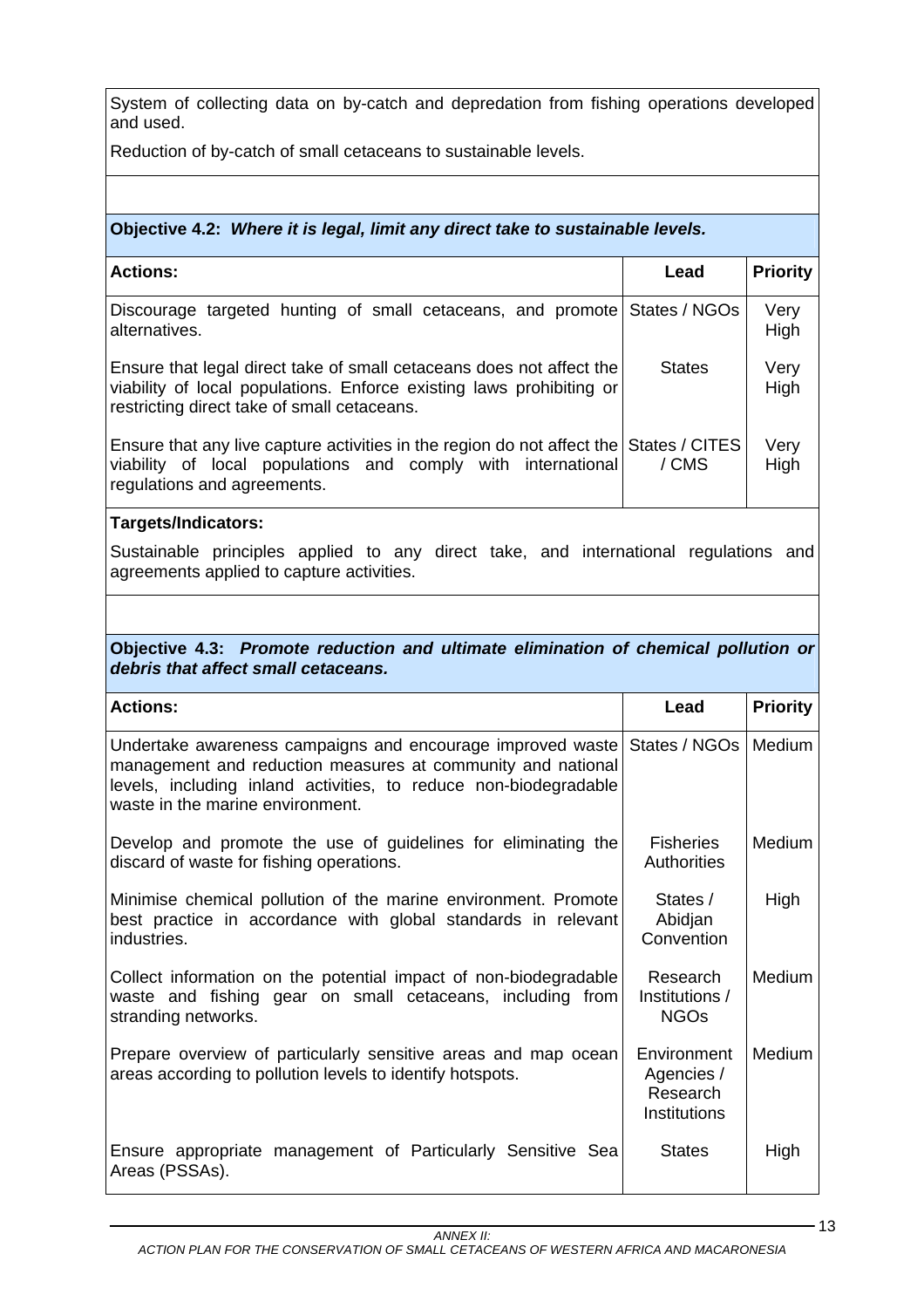Effects of plastics, other debris and chemical pollution on small cetaceans in the western African Region documented and communicated to relevant bodies and conventions.

Guidelines developed for proper waste management at all levels, including fishing boats.

Map of pollution levels in the region produced, particularly sensitive areas identified.

**Objective 4.4:** *Promote reduction and elimination of acoustic pollution.* 

| <b>Actions:</b>                                                                                                                                                                                         | Lead                     | <b>Priority</b> |
|---------------------------------------------------------------------------------------------------------------------------------------------------------------------------------------------------------|--------------------------|-----------------|
| Minimise acoustic pollution of the marine environment.                                                                                                                                                  | States / IMO             | High            |
| Develop and promote the use of guidelines for ship-based<br>operations, extraction industries, military and recreational activities<br>in order to reducing the noise levels in the marine environment. | States / IMO             | High            |
| Collect information on the potential impact of noise on small<br>cetaceans.                                                                                                                             | Research<br>Institutions | High            |
| Prepare overview of particularly sensitive areas and map ocean<br>areas according to acoustic pollution levels to identify hotspots.                                                                    | Research<br>Institutions | <b>Medium</b>   |

## **Targets/Indicators:**

Effects of acoustic pollution on small cetaceans in the western African region documented and communicated to relevant bodies and conventions.

Guidelines for noise reduction developed and communicated widely.

Map of acoustic pollution levels in the region produced, particularly sensitive areas identified.

## **Objective 4.5:** *Identify and mitigate any significant impact of tourism on small cetaceans.*

| <b>Actions:</b>                                                                                                                                                                                    | Lead                          | <b>Priority</b> |
|----------------------------------------------------------------------------------------------------------------------------------------------------------------------------------------------------|-------------------------------|-----------------|
| Assess actual and potential impacts of tourism activities on the<br>animals in e.g.                                                                                                                | States /<br>Research          | Medium          |
| • Whale and dolphin watching;                                                                                                                                                                      | Institutions /<br>Companies / |                 |
| • 'Swim-with' programmes;                                                                                                                                                                          | <b>NGOs</b>                   |                 |
| • Nautical sports;                                                                                                                                                                                 |                               |                 |
| • Vessel interactions.                                                                                                                                                                             |                               |                 |
| In collaboration with the World Tourism Organisation, design WTO / States /<br>management and mitigation strategies to reduce identified effects.<br>Prevent negative effects of new developments. | <b>NGOs</b>                   | Medium          |

## **Targets/Indicators:**

Significant adverse effect of tourism on small cetaceans identified, threat mitigated, lessons learnt promoted and widely shared in the region.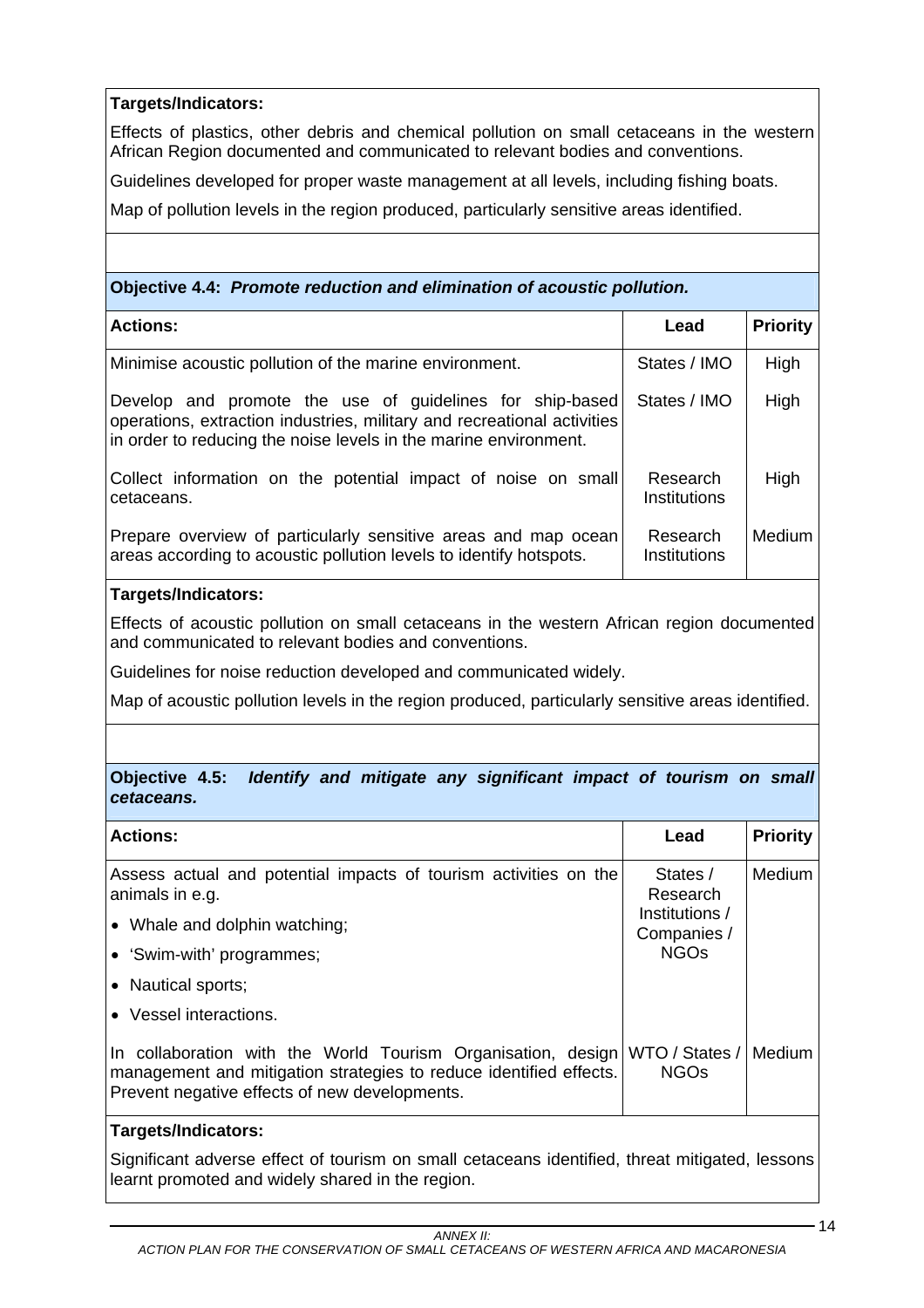Monitoring programme for effects of small cetacean watching set up.

## **Objective 4.6:** *Ensure all littoral developments and activities take into account effects on small cetacean populations and the environment.*

| <b>Actions:</b>                                                                                                                          | Lead                                                  | <b>Priority</b> |
|------------------------------------------------------------------------------------------------------------------------------------------|-------------------------------------------------------|-----------------|
| Consider effects on small cetaceans in national legislative and<br>Environmental Impact Assessment (EIA) processes.                      | <b>States</b>                                         | Medium          |
| Identify particular localised areas and populations and set up<br>appropriate monitoring and mitigation of any significant impacts.      | States /<br>Research<br>Institutions /<br><b>NGOs</b> | Very<br>High    |
| Provide information on potential effects of coastal and offshore<br>development on small cetaceans to decision-makers and the<br>public. | Research<br>Institutions /<br><b>NGOs</b>             | High            |
| Ensure best practice according to global standards in coastal and<br>offshore activities, including those related to                     | States /<br>Stakeholders /                            | High            |
| oil and gas exploration and exploitation<br>$\bullet$                                                                                    | <b>NGOs</b>                                           |                 |
| other extraction industries<br>٠                                                                                                         |                                                       |                 |
| to minimise disturbance of small cetaceans.                                                                                              |                                                       |                 |

### **Targets/Indicators:**

Consideration of the specific effects on small cetaceans incorporated into national legislation and other processes such as EIAs. Information on potential effects made available.

Monitoring of identified localised populations initiated.

**Objective 4.7:** *Identify and mitigate other potential threats to small cetaceans, including ship strikes, entanglement in lost fishing gear and diseases.* 

| <b>Actions:</b>                                                                                                                  | Lead                                 | <b>Priority</b> |
|----------------------------------------------------------------------------------------------------------------------------------|--------------------------------------|-----------------|
| potential for significant or localised effects on small<br>Identify<br>cetaceans.                                                | States /<br>Research<br>Institutions | High            |
| Develop management and mitigation strategies to reduce identified States / NGOs<br>effect. Put appropriate legislation in place. |                                      | Medium          |
| Recover and eliminate lost or discarded fishing gear and other<br>l marine debris.                                               | States /<br><b>Stakeholders</b>      | High            |

## **Targets/Indicators:**

Consideration of the specific impacts on small cetaceans incorporated into national legislation and other processes such as EIAs. Information on potential effects made available.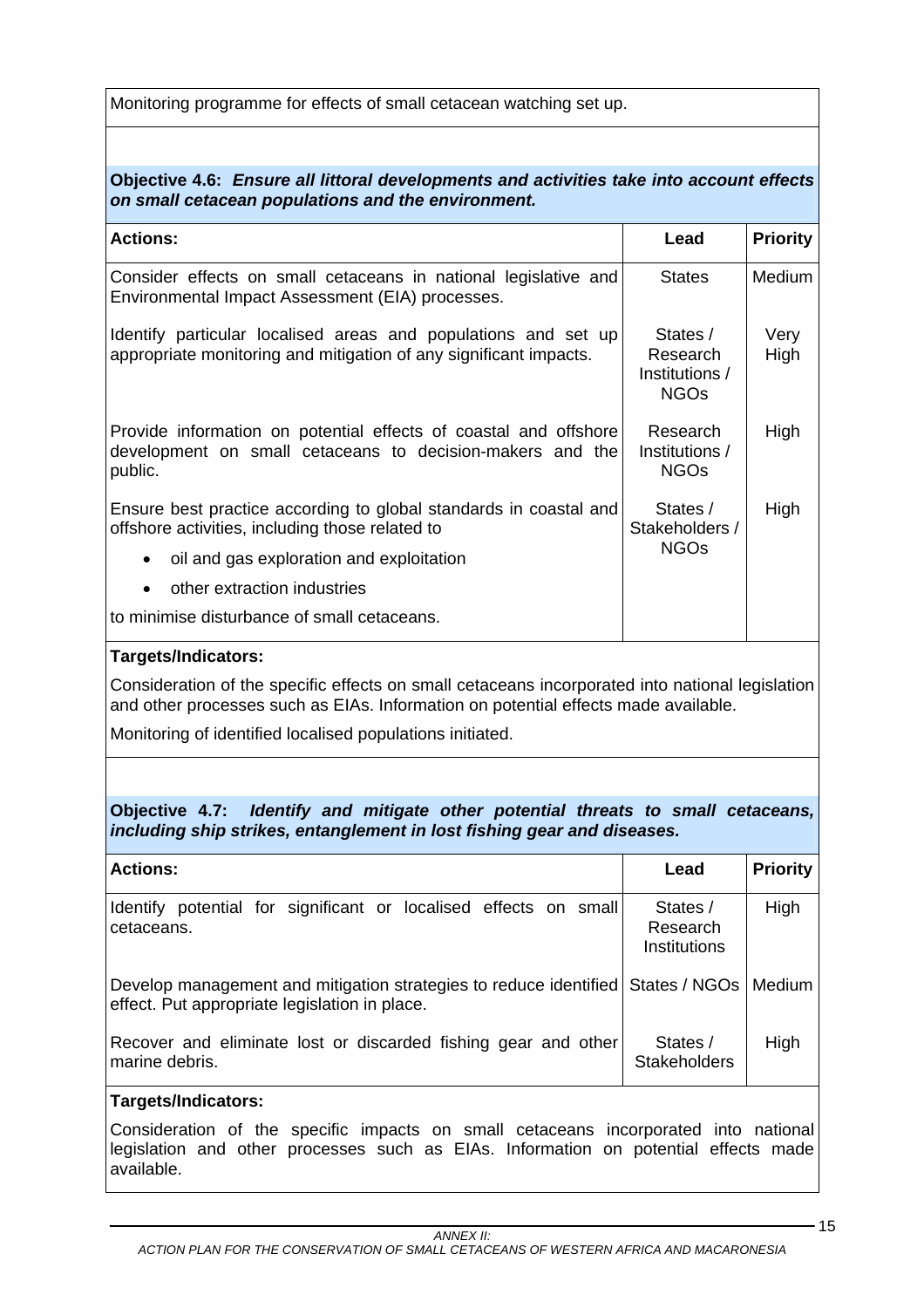Monitoring of identified localised populations initiated.

Lost fishing gear located and recovered.

Marine debris regularly collected and disposed of.

Regulations to minimise the risk of ship strikes in place and enforced.

Other possible threats investigated.

**Objective 4.8:** *Development and implementation of emergency measures for small cetaceans in exceptionally unfavourable or endangering conditions.* 

| <b>Actions:</b>                                                                                                                                                                                                                                         | Lead          | <b>Priority</b> |
|---------------------------------------------------------------------------------------------------------------------------------------------------------------------------------------------------------------------------------------------------------|---------------|-----------------|
| Prepare, in collaboration with competent bodies, emergency plans<br>to be implemented in case of threats to small cetaceans in western<br>Africa, such as major pollution events, important mortality from by-<br>catch, mass strandings or epizootics. | States / NGOs | High            |
| Evaluate the capacity necessary for rescue or euthanasia<br>operations for wounded or sick aquatic mammals and prepare a<br>code of conduct governing the function of centres or laboratories<br>involved in this work.                                 | <b>States</b> | <b>Medium</b>   |
| Establish trained rescue teams within the framework of existing<br>institutions.                                                                                                                                                                        | <b>States</b> | High            |
| Collaborate closely with neighbouring countries in the event of an<br>emergency requiring the adoption of immediate measures to avoid<br>deterioration of the conservation status of one or more cetacean<br>populations.                               | States / CMS  | High            |

## **Targets/Indicators:**

Emergency plans prepared and mechanism for cooperation between neighbouring countries established.

Capacity for rescue or euthanasia operations established, code of conduct prepared.

| Theme 5 – Research and Monitoring<br>This Action Plan promotes only non-lethal research techniques!                                           |                          |                 |
|-----------------------------------------------------------------------------------------------------------------------------------------------|--------------------------|-----------------|
| Objective 5.1: Compile overview of existing knowledge, national species lists,<br>specimen collections, research centres and protected areas. |                          |                 |
| <b>Actions:</b>                                                                                                                               | Lead                     | <b>Priority</b> |
| Catalogue of specimens held in study collections and museums.                                                                                 | Research<br>institutions | Medium          |
| Create and maintain a directory of agencies, research groups and<br>scientists working on cetaceans.                                          | States / NGOs            | Medium          |
| Review protected areas that include habitat for small cetaceans.                                                                              | Research<br>Institutions | Medium          |

 $-16$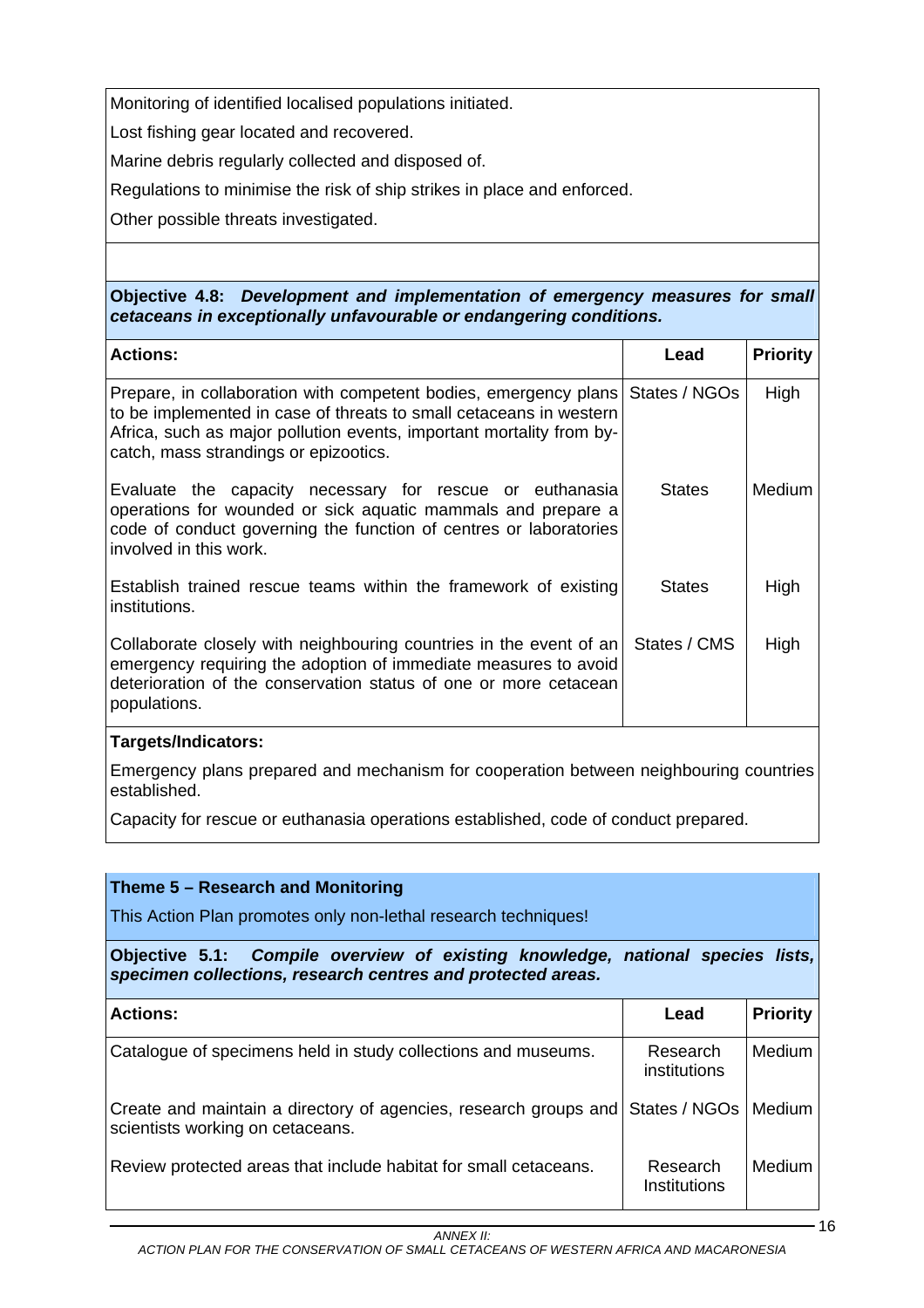| <b>Targets/Indicators:</b>                                                                                  |  |  |                   |        |
|-------------------------------------------------------------------------------------------------------------|--|--|-------------------|--------|
| Review existing scientific literature, updated and validated at<br>international conferences and workshops. |  |  | <b>Scientists</b> | Medium |
|                                                                                                             |  |  |                   |        |

Relevant overviews compiled and maintained.

## **Objective 5.2:** *Facilitate coordinated data collection to improve knowledge of abundance, distribution, migration routes, feeding and breeding areas and conservation status of small cetaceans.*

| <b>Actions:</b>                                                                                                                                                                                                                                                | Lead                                      | <b>Priority</b> |
|----------------------------------------------------------------------------------------------------------------------------------------------------------------------------------------------------------------------------------------------------------------|-------------------------------------------|-----------------|
| Identify priority topics and areas.                                                                                                                                                                                                                            | Experts /<br><b>States</b>                | High            |
| Standardise data collection methods and records and produce<br>manuals on available techniques.                                                                                                                                                                | Research<br>institutions /<br><b>NGOs</b> | High            |
| Identify repositories of cetacean data relevant to the region and<br>their description. Facilitate the establishment of national databases<br>and accessible (website) metadata.                                                                               | States / NGOs                             | Medium          |
| Establish a web-accessible regional sighting database, including a<br>catalogue of reference photos.                                                                                                                                                           | Research<br>institutions /<br><b>NGOs</b> | Low             |
| Make full use of opportunistic data collection and platforms of<br>opportunity (e.g. strandings, by-catch, fisheries patrols and<br>observers, aerial surveillance of IUU vessels, ferries, naval and<br>merchant shipping, other marine research programmes). | <b>States</b>                             | High            |
| Carry out non-lethal research on small cetacean species:                                                                                                                                                                                                       | States /                                  | Very            |
| Develop or facilitate a dedicated research programme on<br>dead, stranded, wounded or sick animals to determine the<br>causes and population dynamics of cetaceans (especially<br>mortality and morbidity);                                                    | Research<br><b>Institutions</b>           | High            |
| Conduct dedicated surveys and genetic studies to estimate the<br>٠<br>abundance and trends of small cetacean species;                                                                                                                                          |                                           |                 |
| Determine the distribution, migration routes and breeding and<br>$\bullet$<br>feeding areas of the species in order to define areas where<br>human activities might have to be regulated;                                                                      |                                           |                 |
| Increased use of remote sensing devices, especially acoustic.                                                                                                                                                                                                  |                                           |                 |
| Improve species inventories for all western African countries, with<br>priority for those recognised as data deficient.                                                                                                                                        | Research<br><b>Institutions</b>           | Very<br>High    |
| Make available information on local fisheries, including effort,<br>landings and gear type, as collected by national port-based and<br>boat-based fisheries observer schemes, or implement such<br>schemes where they do not exist.                            | <b>Fisheries</b><br>Authorities           | High            |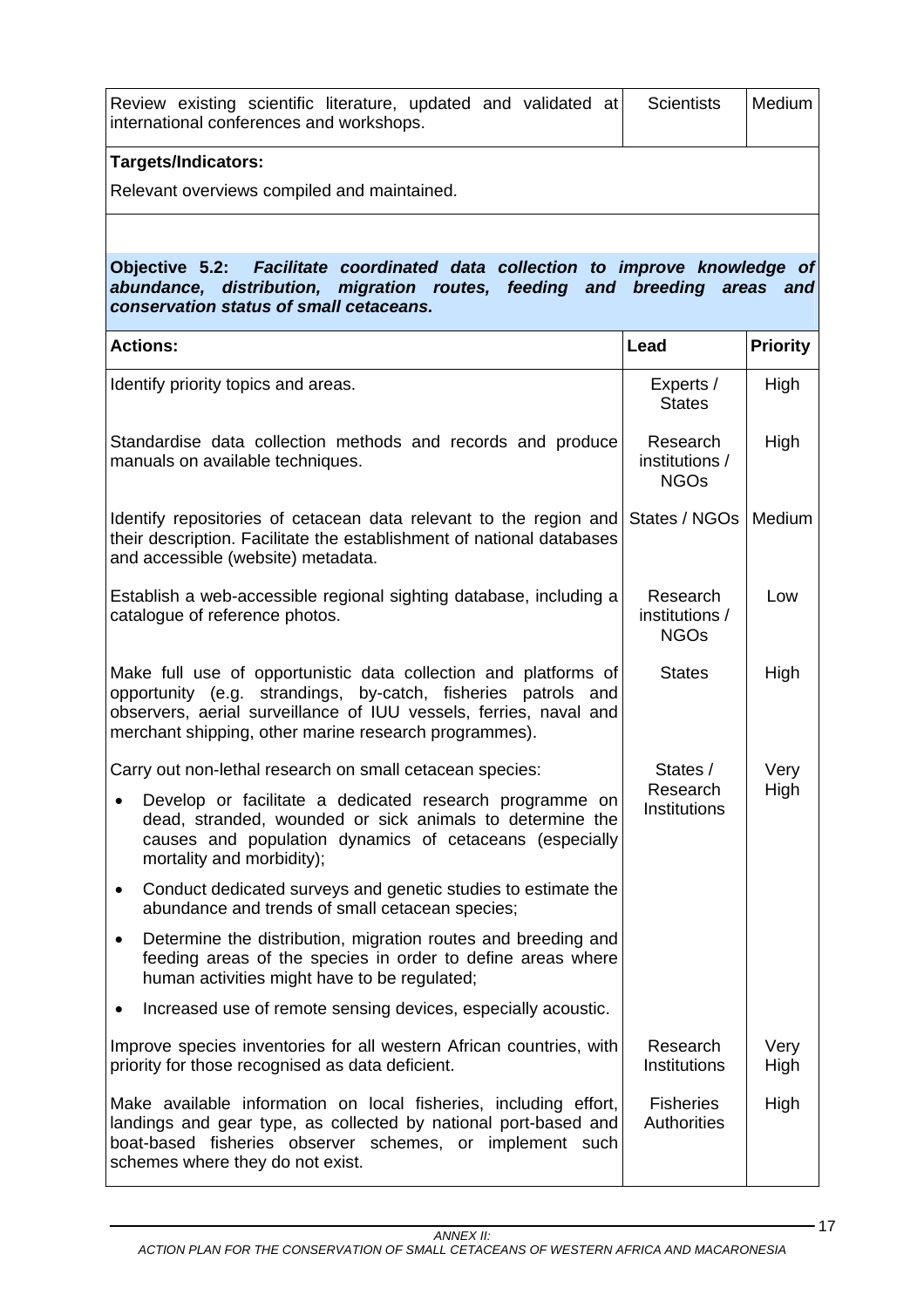| Ensure cooperation between Range States and non-bureaucratic<br>granting of research permits as well as permission for research<br>vessels to move between territorial waters of neighbouring<br>countries to monitor shared populations of small cetaceans. | <b>States</b>                                      | High            |
|--------------------------------------------------------------------------------------------------------------------------------------------------------------------------------------------------------------------------------------------------------------|----------------------------------------------------|-----------------|
| Provide adequate species identification and related information<br>resources (species guides) for all western African countries, e.g.<br>IFAW and SPC identification kit for observer programme.                                                             | NGOs/<br>Research<br>institutions                  | High            |
| <b>Targets/Indicators:</b>                                                                                                                                                                                                                                   |                                                    |                 |
| Standardised data collection form.                                                                                                                                                                                                                           |                                                    |                 |
| Mechanism for reporting and recording of opportunistic data.                                                                                                                                                                                                 |                                                    |                 |
| List of priority topics and areas for research agreed.                                                                                                                                                                                                       |                                                    |                 |
| Species guides developed or adapted and disseminated.                                                                                                                                                                                                        |                                                    |                 |
| Regular contact, e.g. by means of an email discussion group, among scientists and agencies<br>involved in small cetacean conservation and other relevant issues.                                                                                             |                                                    |                 |
| Non-lethal research on abundance etc. carried out concerning small cetacean species<br>targeted in subsistence hunting and live capture.                                                                                                                     |                                                    |                 |
| Relevant cetacean datasets identified, national databases established and metadata<br>accessible.                                                                                                                                                            |                                                    |                 |
| Online regional sighting database established and operational.                                                                                                                                                                                               |                                                    |                 |
| Knowledge of distribution and species inventories for Range States improved in quality and<br>by addition of further species.                                                                                                                                |                                                    |                 |
| Number of cruises to estimate abundance of small cetacean species completed.                                                                                                                                                                                 |                                                    |                 |
| Species information and ID kit assembled and distributed.                                                                                                                                                                                                    |                                                    |                 |
| Incorporation of small cetacean expertise to conduct sightings and research activities in<br>cruises dedicated to other purposes (e.g. rapid ecological assessments).                                                                                        |                                                    |                 |
| Increased reporting level for small cetaceans from opportunistic sightings.                                                                                                                                                                                  |                                                    |                 |
| At least one remote sensing device deployed in the region for at least six months.                                                                                                                                                                           |                                                    |                 |
|                                                                                                                                                                                                                                                              |                                                    |                 |
| Objective 5.3: Improve understanding of the causes, scope and impacts of by-catch.                                                                                                                                                                           |                                                    |                 |
| <b>Actions</b>                                                                                                                                                                                                                                               | Lead                                               | <b>Priority</b> |
| Collect and analyse information gathered through both port-based<br>and ship-based fisheries observer programmes, recording and<br>reporting all by-catch of small cetaceans.                                                                                | States /<br><b>Fisheries</b><br><b>Authorities</b> | Very<br>High    |
| Ensure that independent scientists have access to all available<br>information and are given permission to carry out parallel research<br>to estimate nature and scale of by-catch.                                                                          | <b>States</b>                                      | High            |
| common approach for data collection,<br>Design<br>storage,<br>a<br>processing and distribution.                                                                                                                                                              | States /<br>Research<br>Institutions               | High            |
|                                                                                                                                                                                                                                                              |                                                    |                 |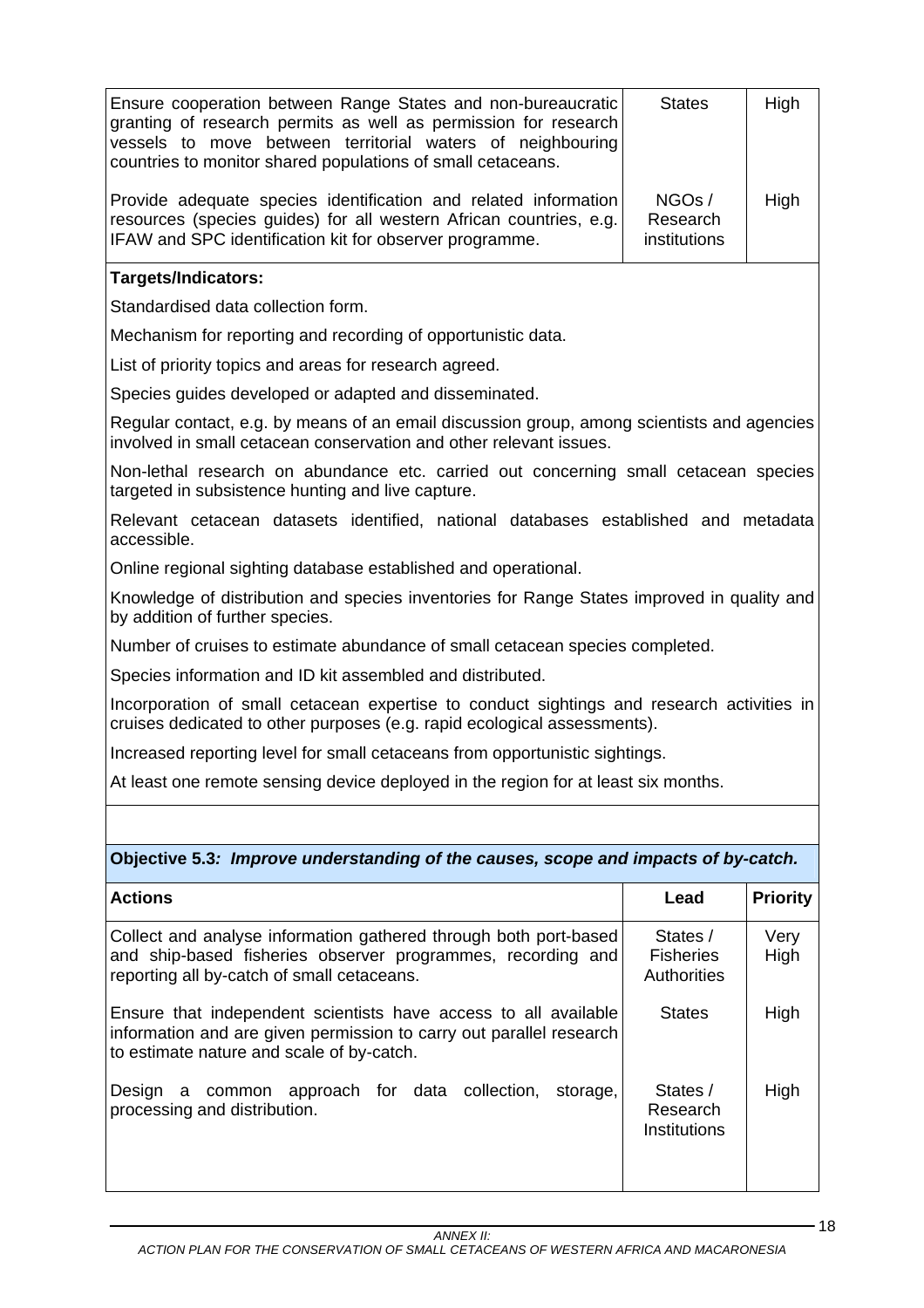| Identify fisheries, gear types and areas with particularly high by-<br>catch levels.                                                                                                                                                              | States /<br><b>Fisheries</b><br><b>Authorities</b> | High |
|---------------------------------------------------------------------------------------------------------------------------------------------------------------------------------------------------------------------------------------------------|----------------------------------------------------|------|
| Examine information on IUU fisheries to better understand<br>potential impacts of IUU vessel by-catch on marine mammals.                                                                                                                          | <b>States</b>                                      | High |
| Initiate analyses to assess population impacts of by-catch, using<br>approaches used in other CMS agreements.                                                                                                                                     | Research<br>Institutions                           | High |
| Undertake routine monitoring to collect and disseminate States / NGOs<br>information on the scale of by-catch from fishing operations, to<br>better assess level of priority and possible mitigation measures.                                    |                                                    | High |
| Coordinate efforts under this objective with related efforts States / CMS<br>conducted under the activities of the MoU and Action Plan for<br>Marine Turtles of the Atlantic Coast of Africa and with efforts to<br>study by-catch of other taxa. |                                                    | High |

Consistent and regular information on by-catch received from fisheries observers.

Information stored, processed and made available for managers and researchers.

Activities with high impacts identified.

### **Objective 5.4:** *Improve information received on stranding events in the western African region.*

| <b>Actions:</b>                                                                                                                                                                       | Lead                                                 | <b>Priority</b> |
|---------------------------------------------------------------------------------------------------------------------------------------------------------------------------------------|------------------------------------------------------|-----------------|
| Develop a web-accessible national or regional database on<br>stranding, by-catch and collisions with ships with verification for<br>species identification.                           | CMS / States                                         | Medium          |
| Collect community records and knowledge on small cetaceans and<br>incorporate into the regional stranding database.                                                                   | Research<br>Institutions                             | Medium          |
| Produce a regional stranding booklet or manual with species<br>identification, forms and instructions<br>in<br>English,<br>French,<br>Portuguese and Spanish.                         | <b>NGOs</b>                                          | Medium          |
| Identify appropriate pathological laboratories for processing and<br>storage of tissue samples for genetic work, establish post mortem<br>and ID benchmark and encourage cooperation. | <b>States</b>                                        | High            |
| Provide basic stranding kits (for genetic samples) to Range States.                                                                                                                   | Research<br>Institutions /<br><b>NGO<sub>S</sub></b> | High            |
| Request that necropsies of stranded small cetaceans include<br>examination for plastic ingestion, accumulation of toxins and viral<br>infections.                                     | States /<br>Research<br>Institutions                 | Medium          |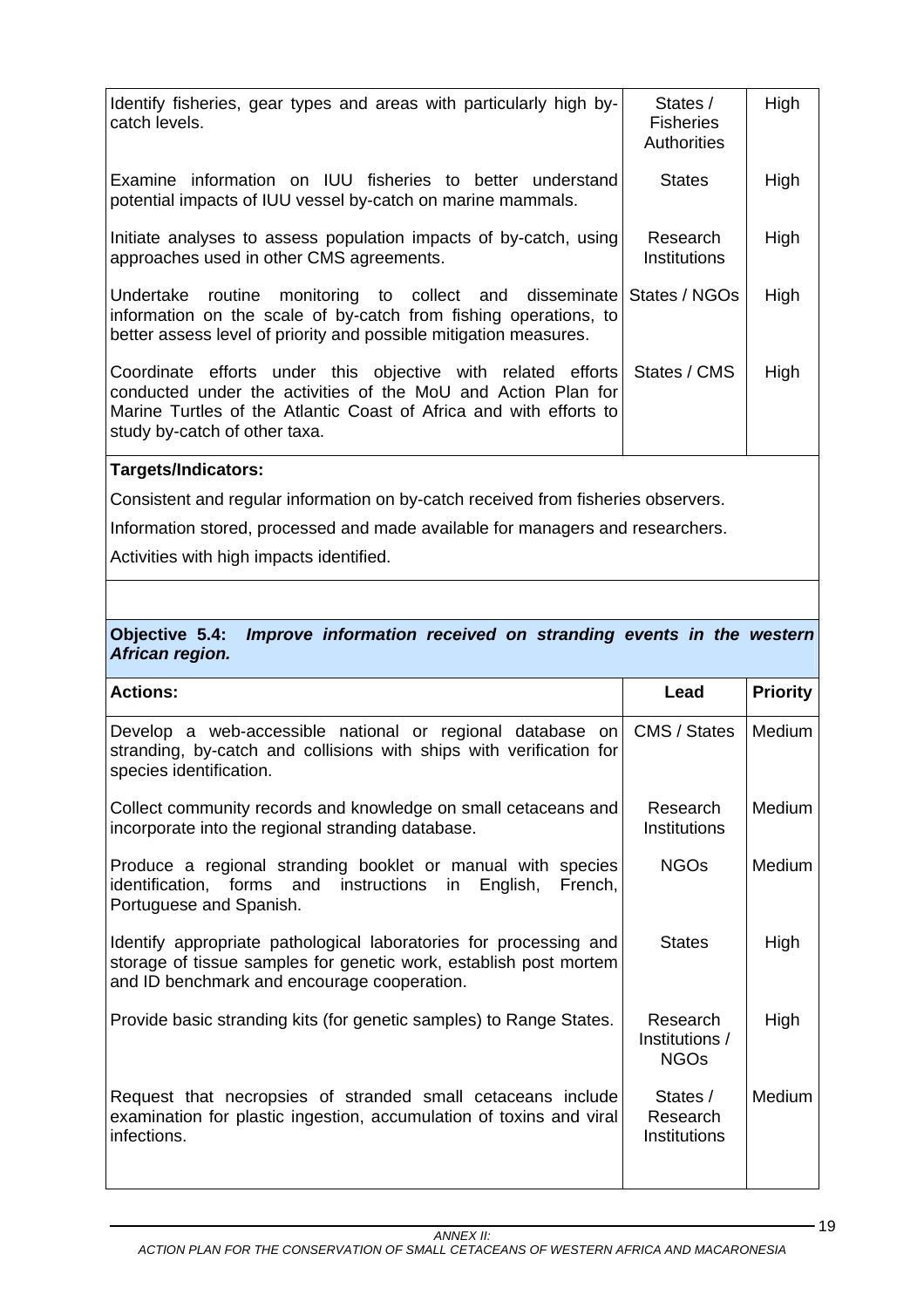| Assist in funding for experts to attend national workshops in States / NGOs<br>regions. | / CMS | Very<br>High |
|-----------------------------------------------------------------------------------------|-------|--------------|
| <b>Targets/Indicators:</b>                                                              |       |              |
| Stranding database and network established and operational.                             |       |              |
| Stranding manual produced in common and local languages and distributed.                |       |              |
| Tissue archive and protocols for deposition and access established.                     |       |              |
| Kits for genetic sampling distributed and used.                                         |       |              |
| Improved information available on stranding events in all western African countries.    |       |              |
|                                                                                         |       |              |

## **Objective 5.5:** *Identify significance of and priorities for toxicological and pathological research.*

| <b>Actions:</b>                                                                                                   | Lead                                 | <b>Priority</b> |
|-------------------------------------------------------------------------------------------------------------------|--------------------------------------|-----------------|
| opportunities<br>toxicological<br>for<br>Investigate<br>need<br>and<br>and<br>pathological research.              | States /<br>Research<br>Institutions | High            |
| Identify suitable laboratories for toxicological pathological analysis<br>and facilitate exchange of information. | States /<br>Research<br>Institutions | High            |
| Put expertise and results of research at disposal of the region.                                                  | <b>States</b>                        | High            |

## **Targets/Indicators:**

Regional expertise in and laboratories for toxicological and pathological analysis identified.

Areas in the region where toxicological and pathological analysis would be a high priority identified.

## **Objective 5.6***: Improve understanding of the effects of global environmental change on small cetaceans.*

| <b>Actions</b>                                                                                                                                                                                                                                        | Lead                                      | <b>Priority</b> |
|-------------------------------------------------------------------------------------------------------------------------------------------------------------------------------------------------------------------------------------------------------|-------------------------------------------|-----------------|
| Facilitate the collation and dissemination of current knowledge on States / NGOs<br>the effects of climate change on small cetaceans and their<br>habitats.                                                                                           |                                           | Medium          |
| Carry out and support standardised, long-term research and<br>monitoring in order to detect any changes in effects of climate<br>change on the marine environment.                                                                                    | Research<br>Institutions /<br><b>NGOs</b> | Medium          |
| Incorporate climate change considerations into conservation plans,<br>assessments and strategies, and implement, where appropriate,<br>adaptation strategies aiming to increase the resilience of marine<br>ecosystems and species to climate change. | <b>States</b>                             | High            |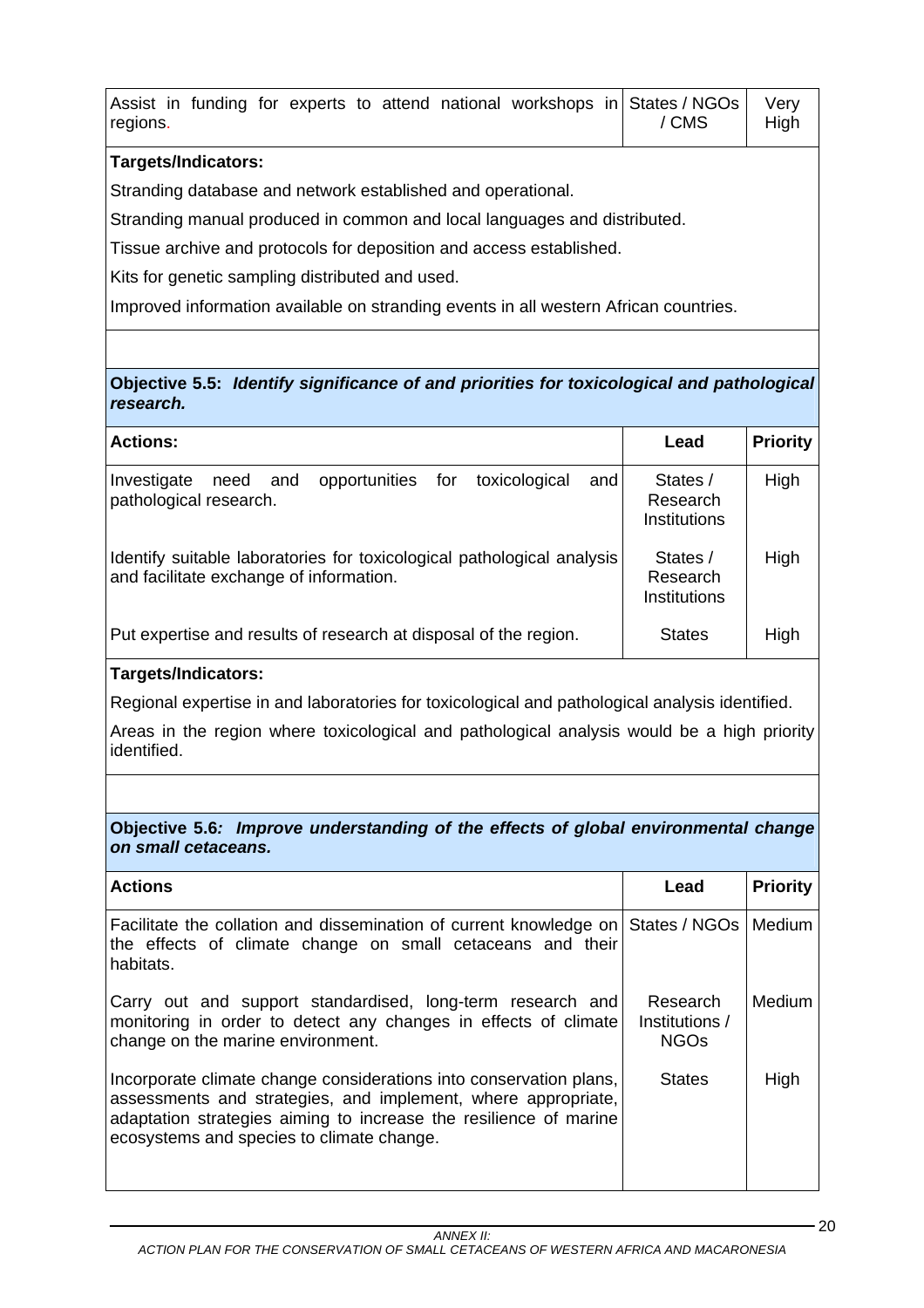| Facilitate the collation and dissemination of current knowledge on States / NGOs   Medium<br>the impacts of invasive alien species (IAS) on small cetaceans and<br>their habitats. |                                             |        |
|------------------------------------------------------------------------------------------------------------------------------------------------------------------------------------|---------------------------------------------|--------|
| Carry out and support research and monitoring to detect any<br>changes in effects of IAS on small cetaceans.                                                                       | States /<br>Research<br><b>Institutions</b> | Medium |

Document or presentation on the effects of climate change on small cetaceans provided to Range States.

Document or presentation on the effects of IAS on small cetaceans provided to Range States.

**Objective 5.7:** *Improve understanding of un-quantified but potential threats to small cetaceans, including ship strikes, entanglement in lost fishing gear, acoustic or seismic disturbance or disease.*

| <b>Actions:</b>                                                                                                                | Lead                                 | <b>Priority</b> |
|--------------------------------------------------------------------------------------------------------------------------------|--------------------------------------|-----------------|
| anecdotal<br>and<br>Encourage<br>and<br>opportunistic<br>recording<br>documentation of ship strikes, entanglement and disease. | States / NGOs                        | Very<br>High    |
| Identify significant sources of acoustic pollution that could affect<br>small cetaceans in the region.                         | States /<br>Research<br>Institutions | High            |
| Investigate scale and effects of competition between fisheries and<br>small cetaceans.                                         | States /<br>Research<br>Institutions | High            |

## **Targets/Indicators:**

System in place and operational to collect anecdotal opportunistic data and to be able to respond if one becomes a significant threat at local, national or regional level.

| Theme 6 - Capacity Building                                                                                                                                                                                   |               |                 |
|---------------------------------------------------------------------------------------------------------------------------------------------------------------------------------------------------------------|---------------|-----------------|
| Objective 6.1: Increase in-country expertise and capacity.                                                                                                                                                    |               |                 |
| <b>Actions:</b>                                                                                                                                                                                               | Lead          | <b>Priority</b> |
| Identify training needs and support proposal writing to implement States / NGOs<br>the SCAP at the country and regional level, using existing<br>processes such as national capacity self-assessments (NCSA). |               | High            |
| Develop training packages on common priorities (e.g. stranding,<br>data recording, legislation, communication) based on regional<br>priorities, and convene workshops based on identified needs.              | States / NGOs | High            |
| Support internship training on small cetacean research and NGOs / IGOs<br>management in existing research centres.                                                                                            |               | Very<br>High    |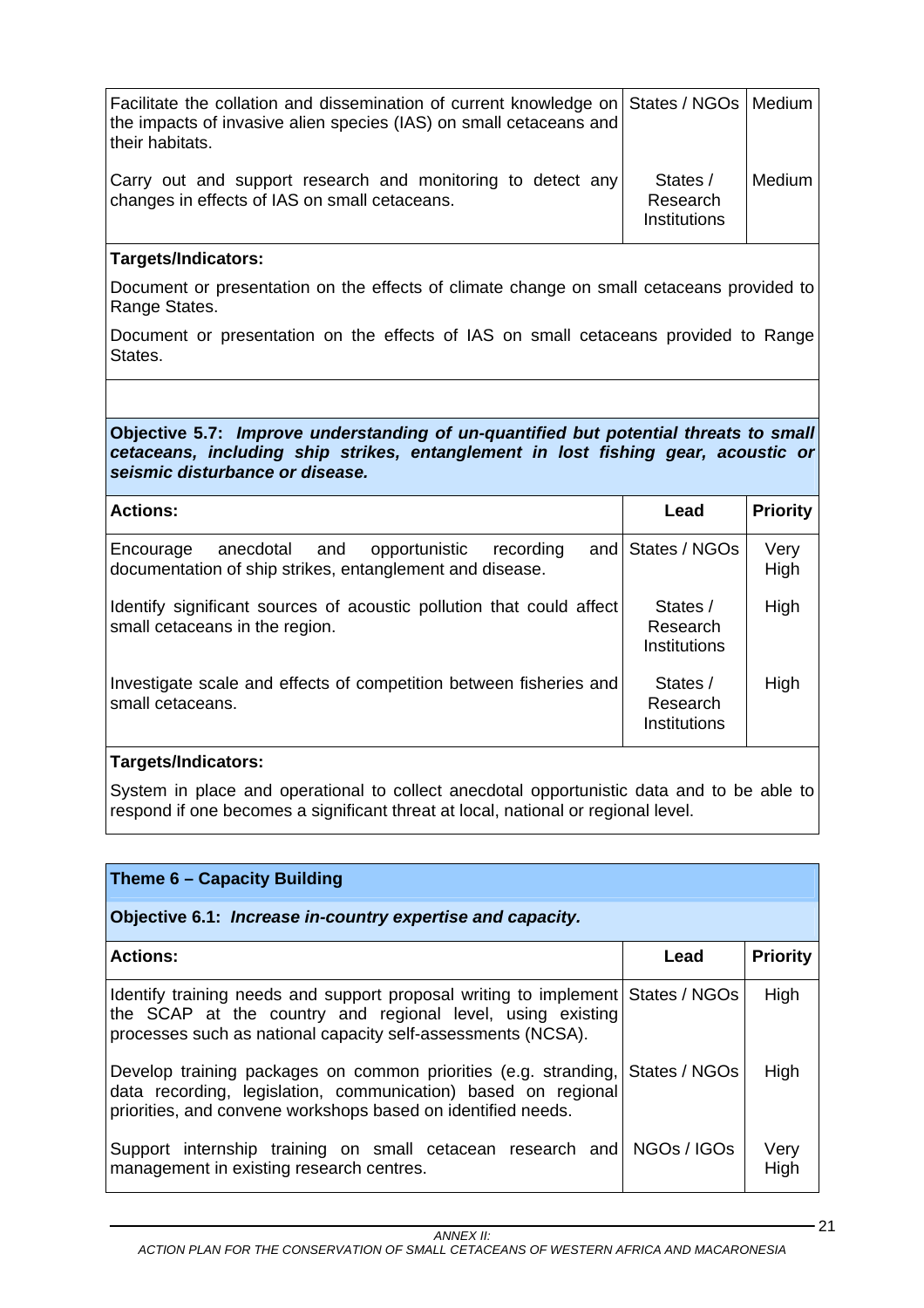| Build in-country capacity to prepare relevant regulation, legislation States / NGOs<br>and policy.                                                                                                  |                                             | High         |
|-----------------------------------------------------------------------------------------------------------------------------------------------------------------------------------------------------|---------------------------------------------|--------------|
| Conduct local and/or regional training workshops on necropsy<br>including collection and storage of tissues, skeletal remains and<br>analysis.                                                      | States / NGOs                               | High         |
| Conduct training and verification of small cetacean sightings and<br>reporting, and develop database. Enhance capacity for monitoring<br>and evaluation.                                            | States / NGOs                               | High         |
| Support the acquisition of basic scientific knowledge to include States / NGOs<br>study design, software, data analysis, report writing, public<br>speaking.                                        |                                             | Medium       |
| Conduct specialist regional workshops in abundance estimation<br>techniques (sighting surveys), followed by field training cruise.                                                                  | States /<br>Research<br><b>Institutions</b> | High         |
| Develop surveillance and enforcement capacity for implementation States / NGOs<br>of national protection measures including wildlife watching tourism<br>operations.                                |                                             | Very<br>High |
| Conduct training and certification programmes for wildlife watching<br>operators and guides, which should be required to attain a whale<br>and dolphin watching permit or license where applicable. | States / NGOs                               | High         |
| Targets/Indicators:                                                                                                                                                                                 |                                             |              |
| Training needs identified and addressed.                                                                                                                                                            |                                             |              |
| Training packages prepared and made available.                                                                                                                                                      |                                             |              |
| Number of training workshops held, number of participants.                                                                                                                                          |                                             |              |
| Number of successfully completed internships in research centres.                                                                                                                                   |                                             |              |
| Increased technical capacity to obtain information and assist in the conservation of small<br>cetaceans in the region.                                                                              |                                             |              |
| Improved capacity to develop and implement policies and legislation.                                                                                                                                |                                             |              |
| Tour operator training and certification programmes are implemented in western African<br>countries.                                                                                                |                                             |              |
|                                                                                                                                                                                                     |                                             |              |
| Theme 7 - Education and Awareness                                                                                                                                                                   |                                             |              |
| Objective 7.1:<br>Develop communication strategies, education programmes and<br>protocols for key issues within the Small Cetacean Action Plan.                                                     |                                             |              |

| <b>Actions:</b>                                                                                                                                                                      | Lead | <b>Priority</b> |
|--------------------------------------------------------------------------------------------------------------------------------------------------------------------------------------|------|-----------------|
| Identify key issues for each Range State and support development States / NGOs<br>of appropriate education strategies and programmes (e.g. known<br>threats, species ID and status). |      | High            |

 $-22$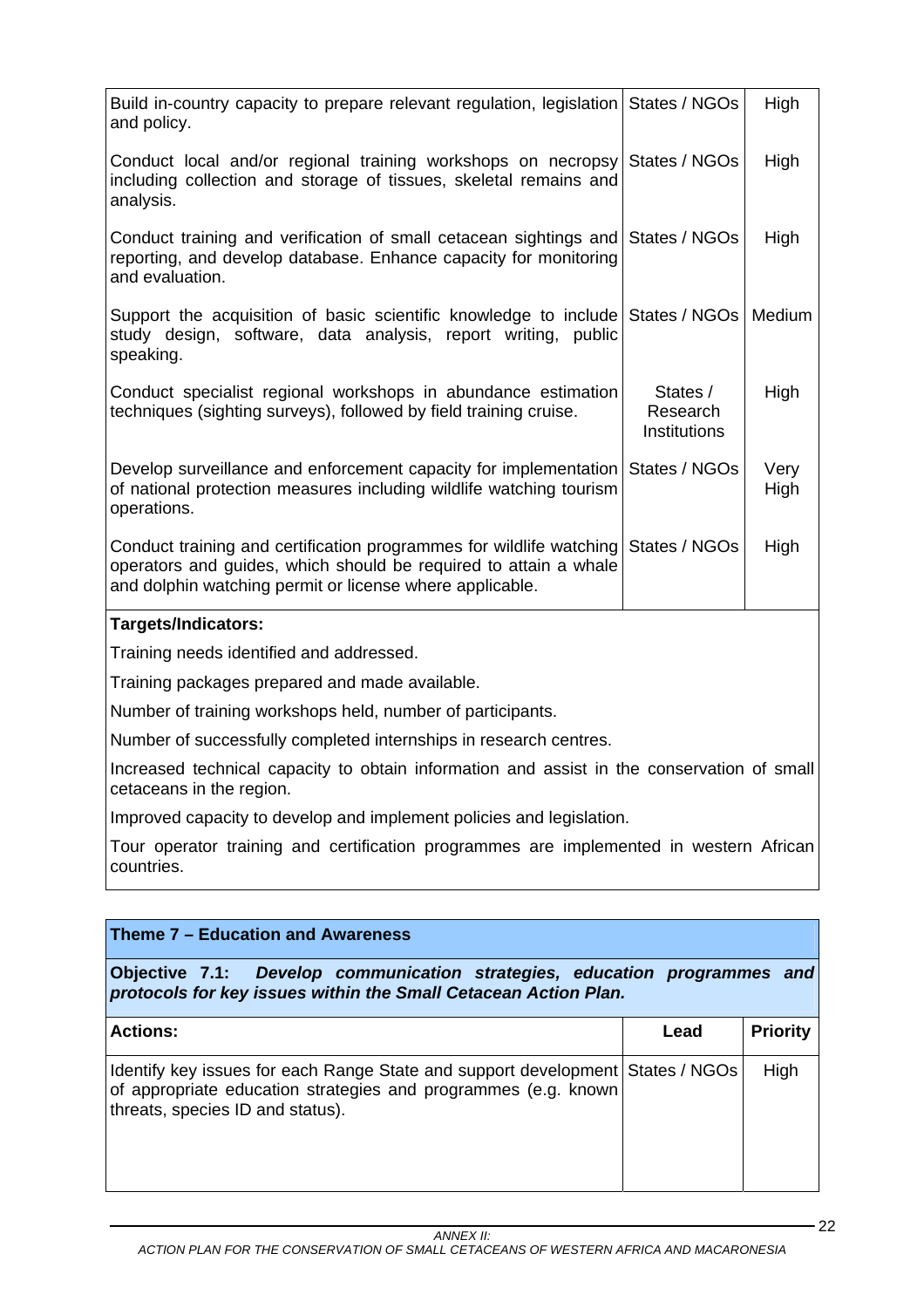| Develop appropriate educational and awareness tools for different States / NGOs<br>target audiences, ranging from children to decision-makers, at a<br>regional and national level, including producing a template to<br>facilitate production in local dialects. |                                           | High |
|-------------------------------------------------------------------------------------------------------------------------------------------------------------------------------------------------------------------------------------------------------------------|-------------------------------------------|------|
| Transfer capacity to government agencies and community trainers States / NGOs<br>to facilitate stewardship and to develop and deliver outreach<br>programmes.                                                                                                     |                                           | High |
| Make scientific papers available in e-format, without cost, from one<br>or more information centres or electronic libraries                                                                                                                                       | Research<br>Institutions /<br><b>NGOs</b> | High |

Community and school education programmes implemented.

Regionally relevant fact sheets in commonly used languages to inform governments and industry on key issues are produced (e.g. fisheries interactions, cultural practices, regulations, biology and natural history). Made available online and as printed material.

Training programmes carried out in-country for key government agencies and identified local community stewards.

Awareness raising events organised, e.g. an annual international cetacean day.

#### **Objective 7.2:** *Increase awareness, sensitivity and understanding of small cetaceans in the western African region.*

| <b>Actions:</b>                                                                                                                                                                     | Lead                                     | <b>Priority</b> |
|-------------------------------------------------------------------------------------------------------------------------------------------------------------------------------------|------------------------------------------|-----------------|
| Use existing community networks and venues to deliver public<br>presentations.                                                                                                      | States /<br>Communities /<br><b>NGOs</b> | High            |
| Ensure community participation and support in all conservation<br>projects and other relevant activities.                                                                           | States /<br>Communities /<br><b>NGOs</b> | Very<br>High    |
| Provide materials and information to local and national media<br>(TV and radio stations, plays) to inform public.                                                                   | NGO <sub>s</sub>                         | High            |
| Disseminate educational materials targeted at recreational or<br>private boaters to minimise the number of collisions.                                                              | NGO <sub>s</sub>                         | High            |
| Integrate the concept of conservation programmes into school<br>curricula.                                                                                                          | <b>States</b>                            | Very<br>High    |
| Make targeted efforts to seek funding and in-kind support for States / NGOs<br>educational and awareness-raising activities and material from<br>private companies and foundations. | / CMS                                    | High            |

### **Targets/Indicators:**

Sponsors to support educational activities and production of information material found.

Education programmes implemented and presentations given in schools, education centres, village halls, museums and during annual festivities.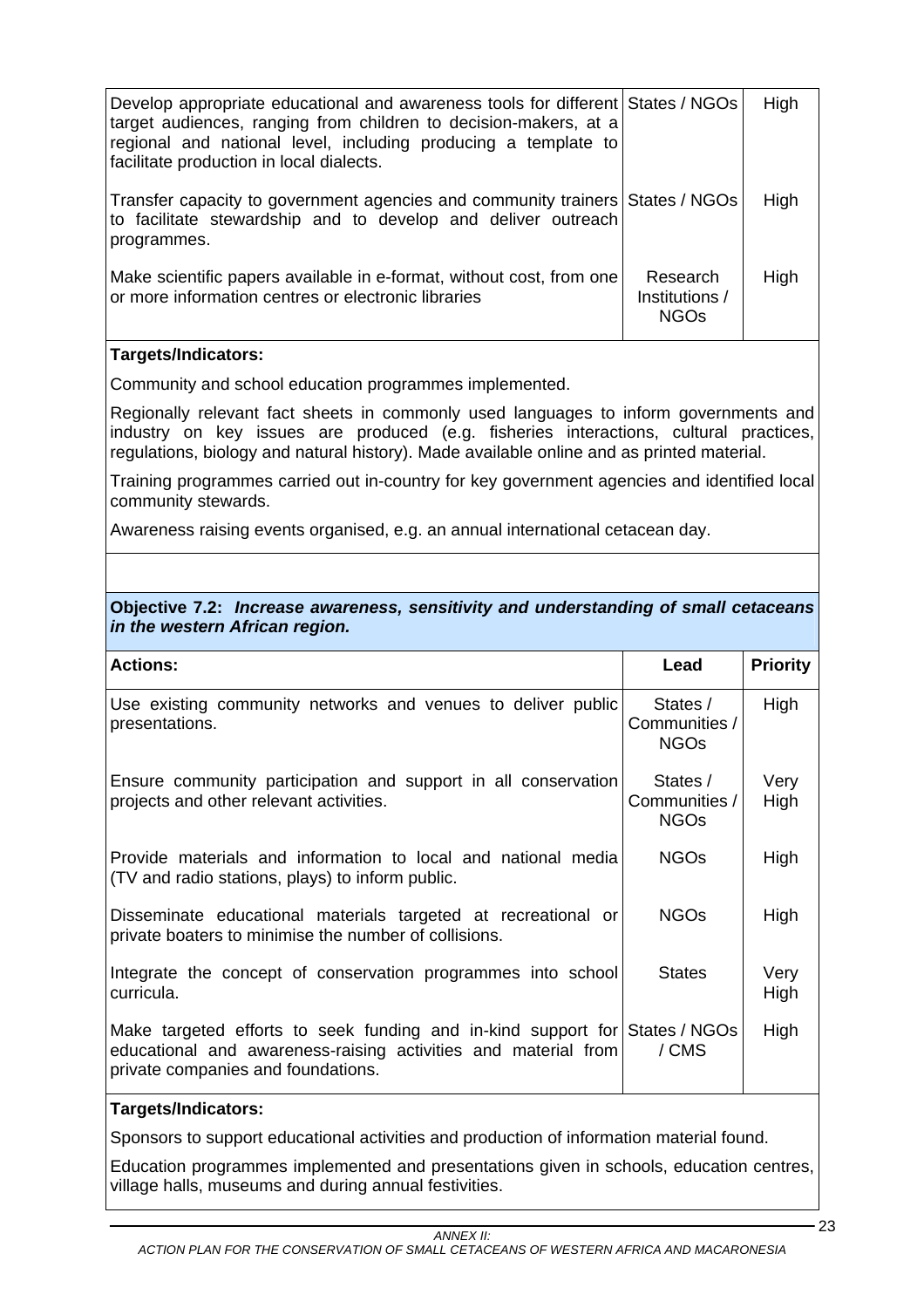Small cetaceans profiled through documentaries, interviews and regular spots in local media.

Public sensitised to the needs of small cetaceans.

ID guides, fact sheets and guidelines brochures distributed to boaters, marinas, yacht clubs, through government agencies and NGOs.

## **Objective 7.3:** *Promote awareness of the value of traditional knowledge and practices in the management of small cetaceans.*

| <b>Actions:</b>                                                                                                         | Lead                                  | <b>Priority</b> |
|-------------------------------------------------------------------------------------------------------------------------|---------------------------------------|-----------------|
| Integrate traditional knowledge, tales, customs and practices into<br>education and awareness-raising activities.       | Local<br>Authorities /<br><b>NGOs</b> | High            |
| Encourage the use of informal or traditional methods of education<br>in villages, e.g. using elders as resource people. | Local<br>Authorities /<br><b>NGOs</b> | High            |
| Document and incorporate traditional knowledge<br>and other<br>customary practices and values where relevant.           | Local<br>Authorities /<br><b>NGOs</b> | High            |
| Ensure that appropriate cultural knowledge, practices and values<br>underpin management measures.                       | Local<br>Authorities /<br><b>NGOs</b> | High            |

## **Targets/Indicators:**

Informal or traditional methods of education used at community level.

Traditional knowledge and other customary practices and values documented and incorporated where relevant.

Relevant small cetacean traditional knowledge and cultural values used and acknowledged in scientific survey design and execution and formulation of national management policies.

## **Theme 8 – Tourism Based on Small Cetaceans**

To ensure that tourism based on small cetaceans is sustainable and conducted responsibly throughout the western African region.

**Objective 8.1:** *Ensure best practice management and maximise educational and economic values of tourism based on small cetaceans in the western African region.* 

| <b>Actions:</b>                                                                                                                                                                                            | Lead                                                          | <b>Priority</b> |
|------------------------------------------------------------------------------------------------------------------------------------------------------------------------------------------------------------|---------------------------------------------------------------|-----------------|
| Evaluate biological and infrastructure potential for commercial<br> whale and dolphin watching through feasibility studies and Stakeholders /<br>establish or facilitate contacts with possible investors. | States /<br>Experts /<br><b>NGO<sub>s</sub></b>               | High            |
| Develop a mechanism to document industry growth (building on<br>western African tourism organisations/IFAW etc. work).                                                                                     | <b>Private Sector</b><br>/ States /<br><b>NGO<sub>S</sub></b> | Medium          |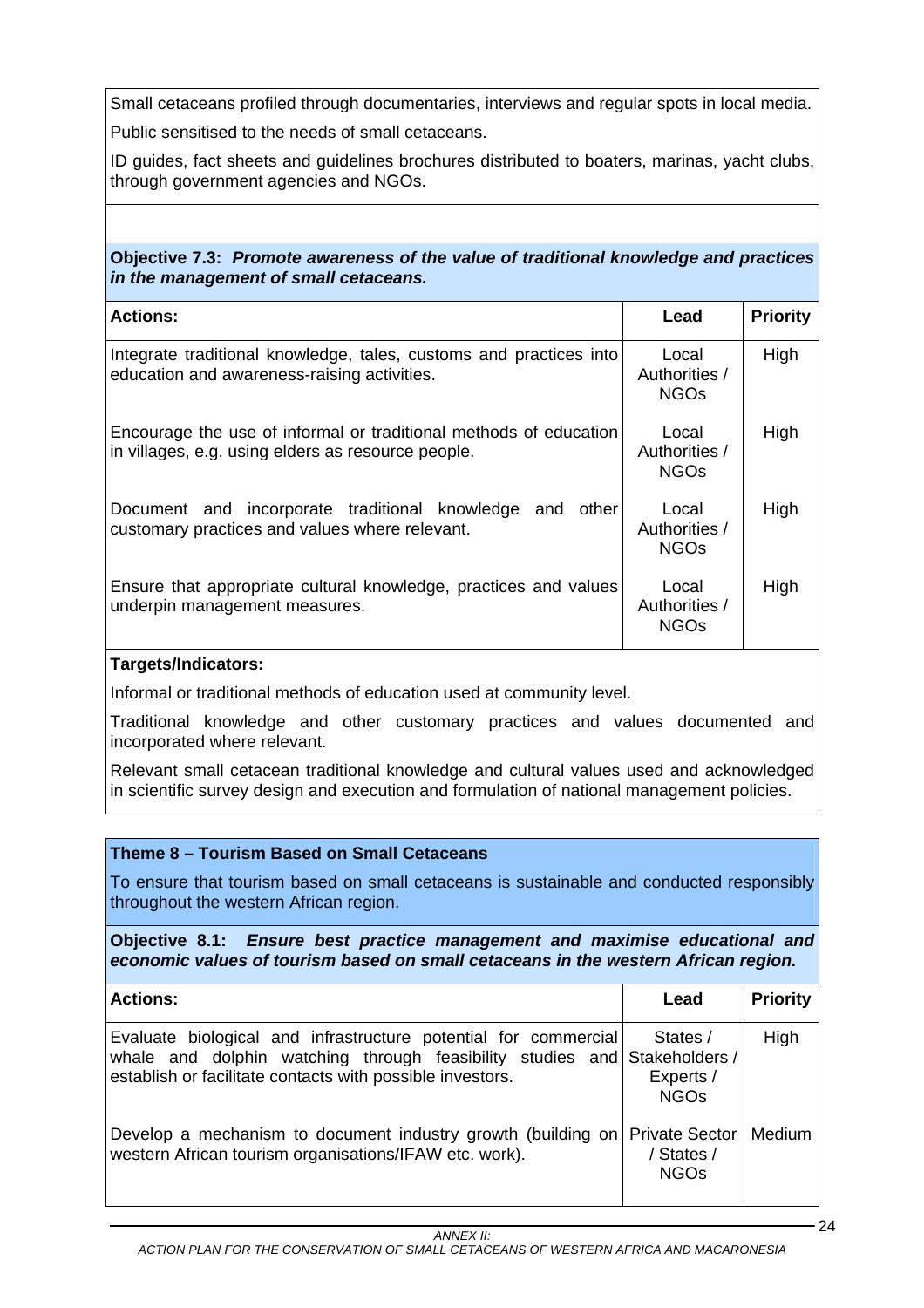| Foster communication between key in-country stakeholders, in<br>particular industry and government, to promote understanding and<br>assist in management of the industry.                             | Stakeholders /<br><b>NGOs</b>   | High         |
|-------------------------------------------------------------------------------------------------------------------------------------------------------------------------------------------------------|---------------------------------|--------------|
| Monitor, document and support western African countries with<br>whale and dolphin watching activities in addressing licensing,<br>regulation and management issues.                                   | Experts /<br><b>NGOs</b>        | High         |
| Ensure socio-economic benefits of whale and dolphin watching<br>reach local communities.                                                                                                              | States /<br><b>Stakeholders</b> | Very<br>High |
| Develop region-wide whale and dolphin watching guidelines or a<br>code of conduct. Adapt to local circumstances where needed.                                                                         | <b>States</b>                   | High         |
| Hold regional whale and dolphin watching workshops to promote<br>best practice management and endorse regional quidelines.<br>Promote low-impact activities, such as land-based cetacean<br>watching. | States / NGOs                   | Medium       |
| Support collaborative and best practice management of whale and<br>dolphin watching activities involving all stakeholders.                                                                            | Stakeholders /<br><b>NGOs</b>   | Medium       |
| Develop education kit for on-board operations at regional level.                                                                                                                                      | <b>NGOs</b>                     | Medium       |
| Develop programmes for small cetacean watching operators to<br>collect useful data.                                                                                                                   | Research<br>Institutions        | High         |
| <b>Targets/Indicators:</b>                                                                                                                                                                            |                                 |              |
| Feasibility studies conducted in relevant Range States.                                                                                                                                               |                                 |              |
| Reporting system available to gather information on growth of the industry.                                                                                                                           |                                 |              |
| Regional whale and dolphin watching report updated and disseminated to relevant<br>management bodies, industry, media and community.                                                                  |                                 |              |
| Industry, Government and key stakeholders (NGOs, researchers, community groups) meet<br>in-country as required to discuss issues and actions.                                                         |                                 |              |
| Regional guidelines developed, accepted, published and utilised by Range States and<br>industry.                                                                                                      |                                 |              |
| Stakeholders consulted in the development of management measures.                                                                                                                                     |                                 |              |
| Licensing schemes implemented in Range States where small cetacean-based tourism<br>exists.                                                                                                           |                                 |              |
| Management agencies have on-water presence to monitor and enforce in-country licensing<br>and permitting conditions.                                                                                  |                                 |              |
| Tour boats in the region operate according to responsible wildlife viewing practices.                                                                                                                 |                                 |              |
| Data sheet developed, disseminated to operators and reported annually in line with the<br>coordination mechanism agreed for this Action Plan.                                                         |                                 |              |
|                                                                                                                                                                                                       |                                 |              |
| Educational kits developed and disseminated in Range States.                                                                                                                                          |                                 |              |
| Community outreach programme conducted in-country targeted at local media, villages and<br>community groups.                                                                                          |                                 |              |

*All actions shall be updated and amended regularly by consensus to reflect progress, new situations and newly initiated activities, and to meet evolving conservation needs.*